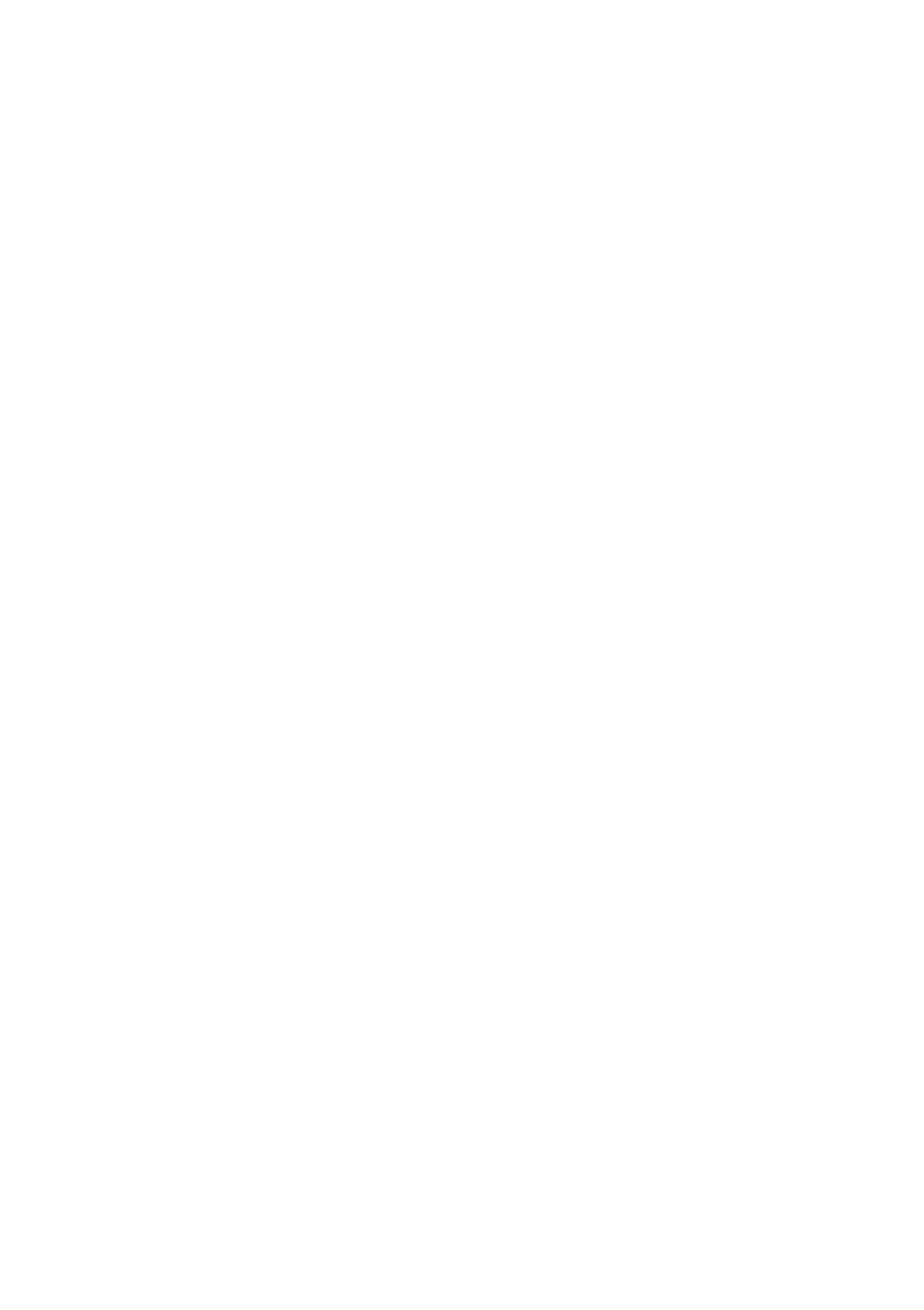

# AFRICAN CHARTER ON VALUES AND PRINCIPLES OF PUBLIC SERVICE AND ADMINISTRATION

#### **Adopted by**

by the 16<sup>th</sup> Ordinary Session of the of Heads of State and Government of the AU

Addis Ababa, Ethiopia - 31<sup>st</sup> January 2011 Entered into force on 23rd July 2016

> **AFRICAN CHARTER** on Values and Principles of Public Service and Administration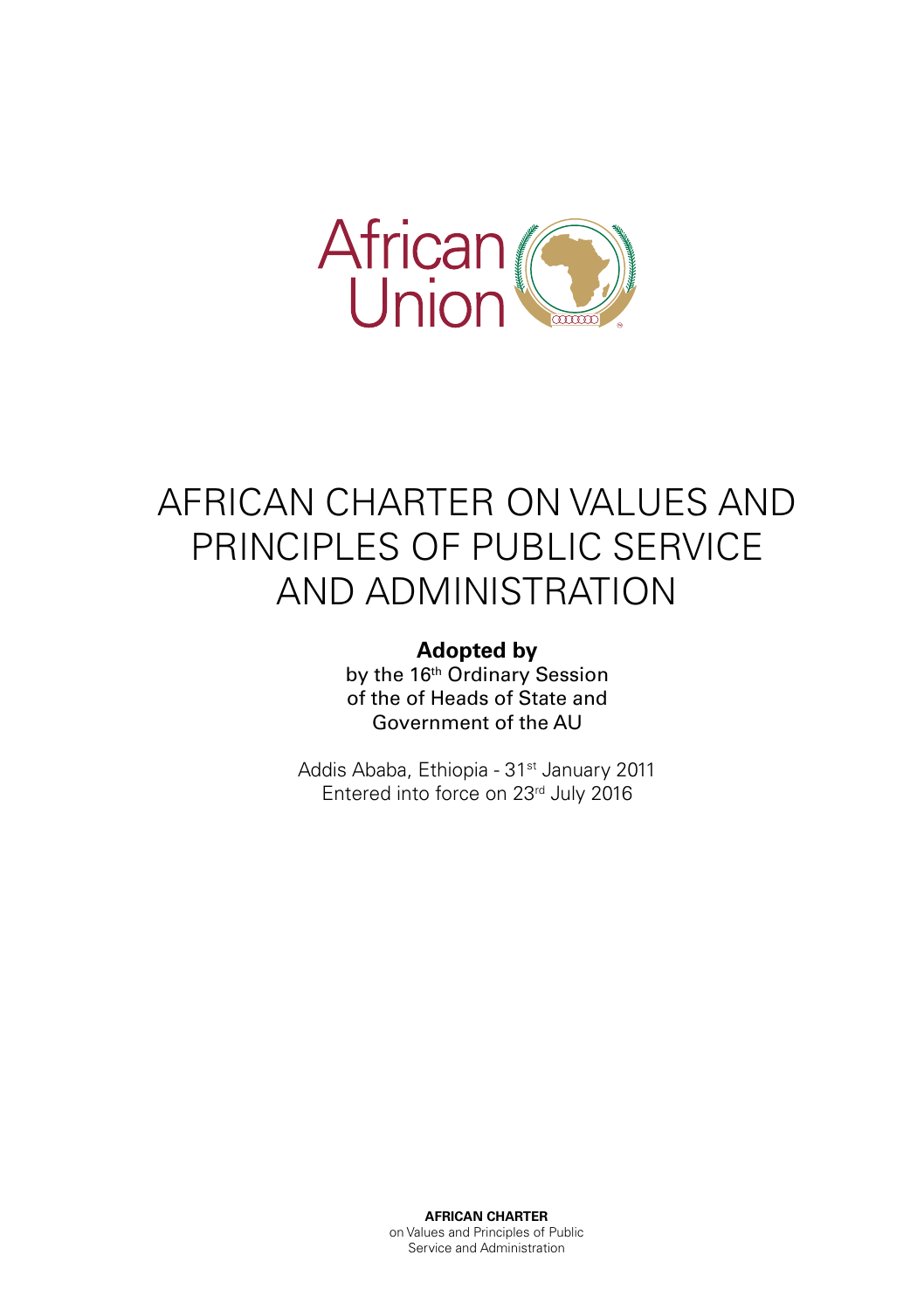#### **Table of Contents**

PREAMBLE **07**

#### CHAPTER I **08**

DEFINITIONS, OBJECTIVES AND PRINCIPLES

**ARTICLE 1:** DEFINITIONS **08**

**ARTICLE 2:** OBJECTIVES **09**

**ARTICLE 3:** PRINCIPLES **10**

CHAPTER II **07** DUTIES OF THE PUBLIC SERVICE AND ADMINISTRATION **ARTICLE 4:** RESPECT FOR HUMAN RIGHTS AND LEGALITY **11 ARTICLE 5:** ACCESS TO PUBLIC SERVICE **11 ARTICLE 6:** ACCESS TOINFORMATION **11 ARTICLE 7:** EFFICIENT AND QUALITY SERVICE **12 ARTICLE 8:** MODERNIZATION OF THE PUBLIC SERVICE AND ADMINISTRATION **08**

#### CHAPTER III **13**

CODE OFCONDUCT FOR PUBLIC SERVICE AGENTS

**ARTICLE 9:** PROFESSIONALISM **13**

**ARTICLE 10:** ETHICAL BEHAVIOUR **13**

**ARTICLE 11:** INCOMPATIBILITIES ANDCONFLICT OF INTEREST **14**

**ARTICLE 12:** PREVENTING AND COMBATING CORRUPTION **14**

**ARTICLE 13:** DECLARATION OF ASSETS **15**

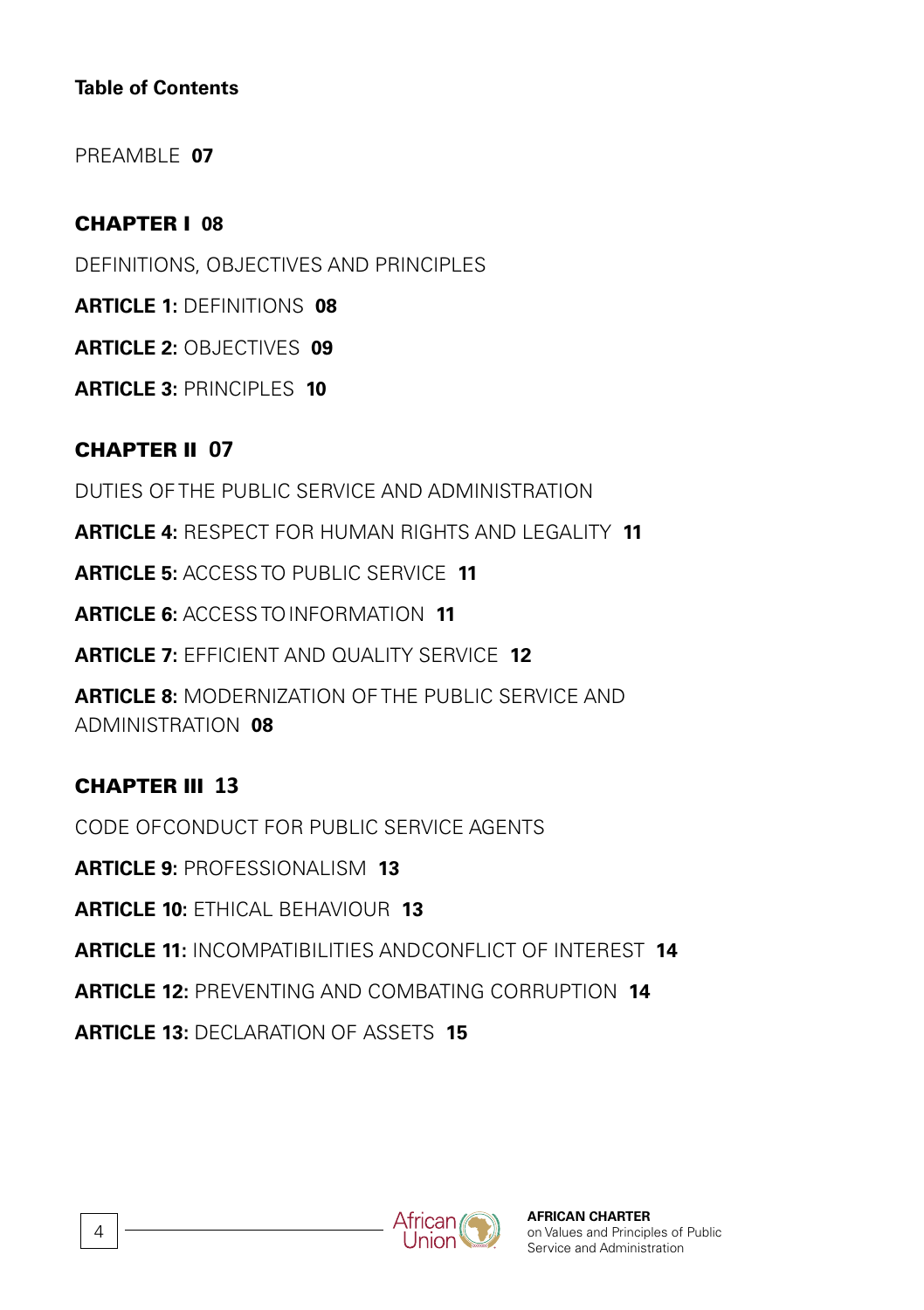#### CHAPTER IV **11**

RIGHTS OF PUBLIC SERVICE AGENTS

**ARTICLE 14:** EQUALITY OF PUBLIC SERVICE AGENTS **15**

**ARTICLE 15:** FREEDOM OF EXPRESSION AND ASSOCIATION **15**

**ARTICLE 16:** WORKING CONDITIONS **16**

**ARTICLE 17:** REMUNERATION **16**

**ARTICLE 18:** SOCIAL RIGHTS **16**

#### CHAPTER V **17**

MANAGEMENT AND DEVELOPMENT OF HUMAN RESOURCES

**ARTICLE 19:** RECRUITMENT **17**

**ARTICLE 20:** PERFORMANCE MANAGEMENT OF PUBLIC SERVICE AGENTS **17**

**ARTICLE 21:** CAPACITY DEVELOPMENT **18**

**ARTICLE 22:** MOBILITY **18**

#### CHAPTER VI **19**

MECHANISMS FOR APPLICATION **ARTICLE 23:** MECHANISMS FOR APPLICATION **19 ARTICLE 24:** REPORTING AND FOLLOW-UPMECHANISMS **20 ARTICLE 25:** RECOGNITION AND AWARD SYSTEM **21**

#### CHAPTER VII **21**

FINAL CLAUSES

**ARTICLE 26:** CAUTIONARY CLAUSES **21**

**ARTICLE 27:** INTERPRETATION **21**

**ARTICLE 28:** SETTLEMENT OF DISPUTES **22**

**ARTICLE 29:** SIGNATURE, RATIFICATION AND ACCESSION **22**

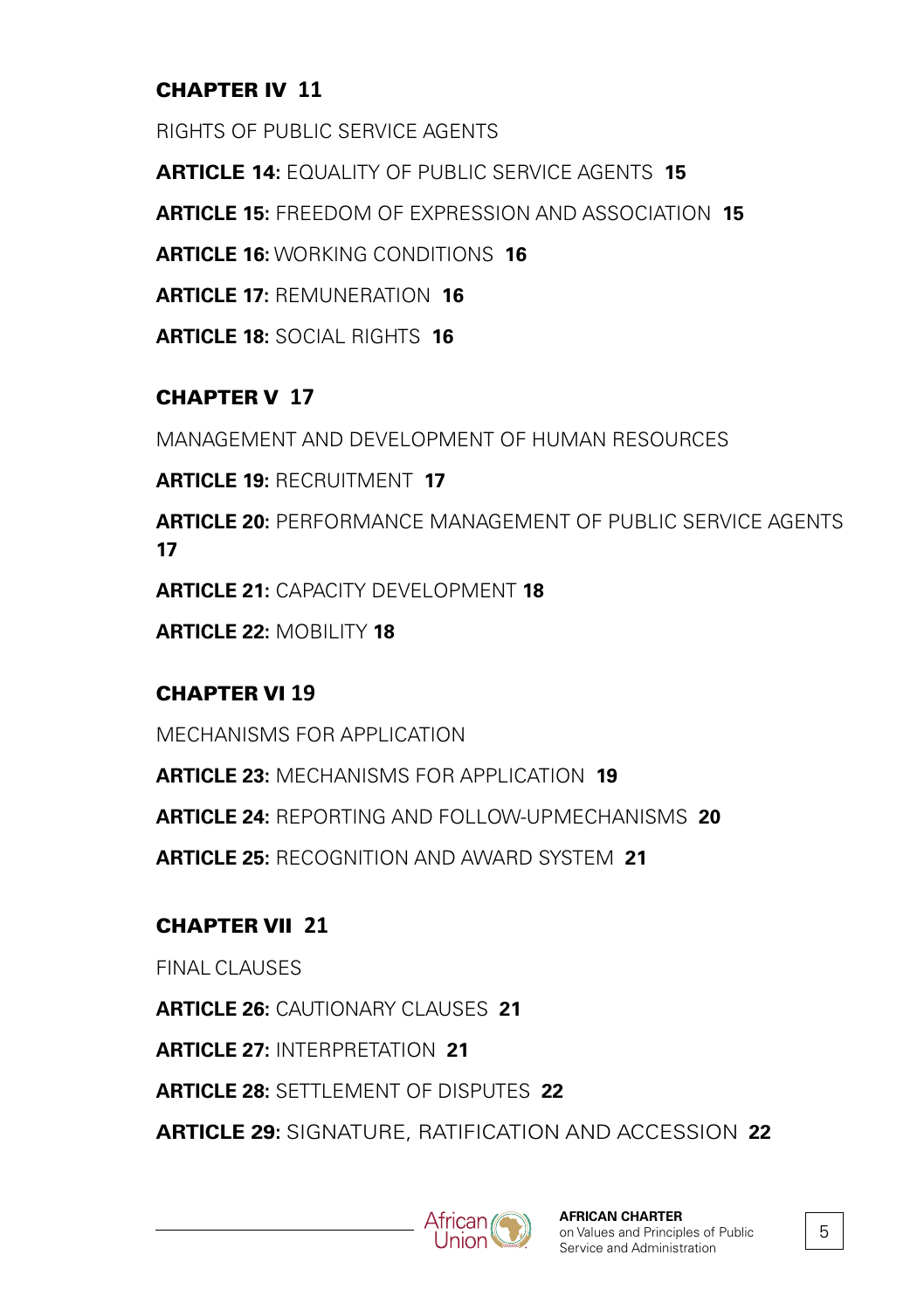**ARTICLE 30:** ENTRY INTO FORCE **22**

**ARTICLE 31:** AMENDMENT AND REVISION **23**

**ARTICLE 32:** DEPOSITORY **23**

**ARTICLE 33:** REGISTRATION OF THE CHARTER **23**

**ARTICLE 34:** RESERVATIONS **24**

LIST OF COUNTRIES WHICH HAVE SIGNED, RATIFIED/ACCEDED TO THE AF-RICAN CHARTER ON VALUES AND PRINCIPLES OF PUBLIC SERVICE AND ADMINISTRATION **24**

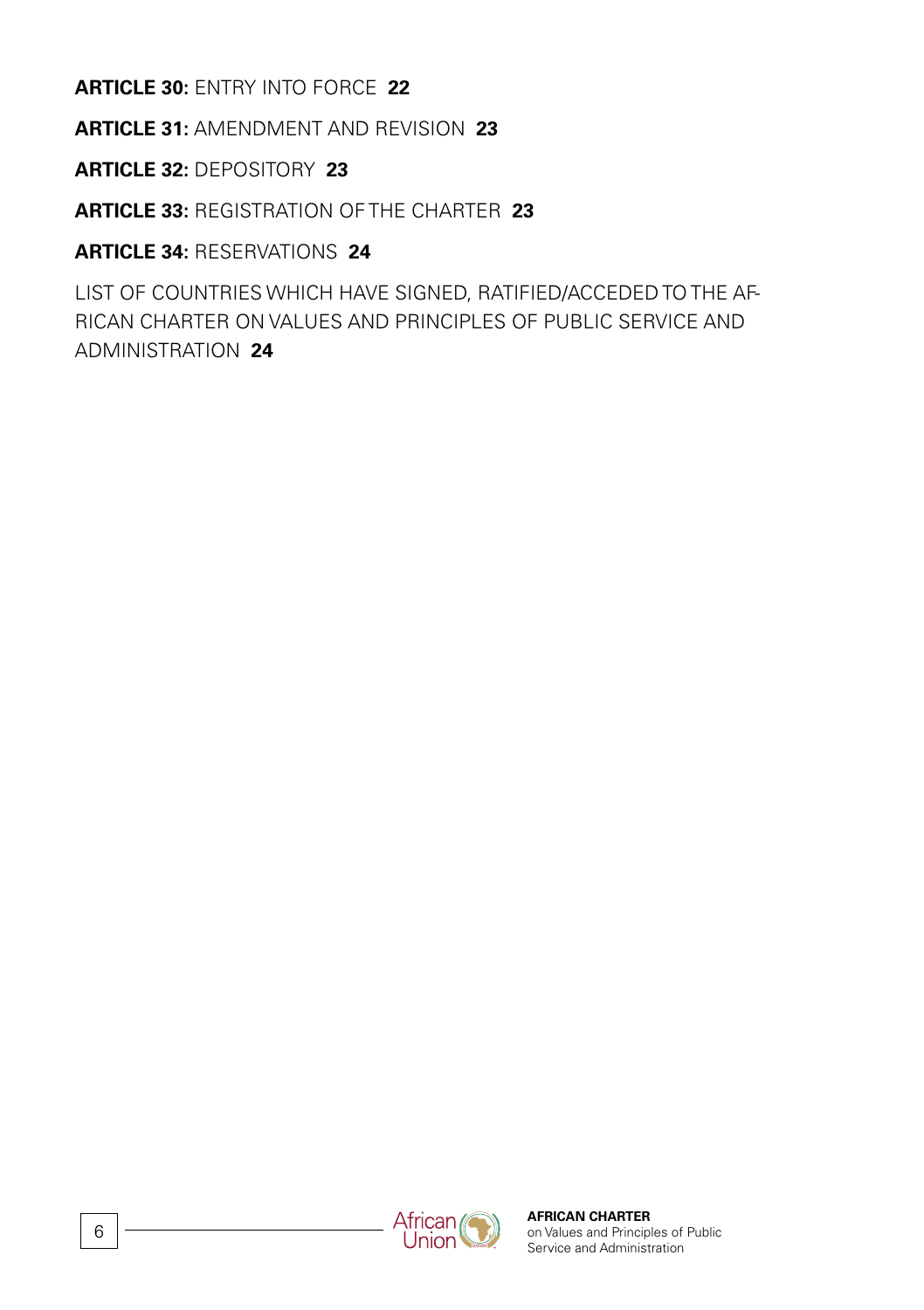## PREAMRIF<sup>1</sup>

The Member States of the African Union (AU);

**REITERATING** their political commitment to strengthen professionalism and ethics in public service in Africa;

**DETERMINED** to promote the values and principles of democracy, good governance, human rights and the right to development;

**COGNISANT** of the mandate of the Public Service and Administration to protect the fundamental values of public service and promote an administrative culture based on respect for the rights of the user;

**COMMITTED** to promoting the values and principles governing the organisation of Public Service and Administration;

**CONSCIOUS** of the need to maintain legitimacy of the public service and adapt African public services to evolving needs on the continent;

**REAFFIRMING** their collective desire to strive tirelessly for the modernisation, improvement and entrenchment of new values of governance in public service;

**GUIDED** by their common desire to strengthen and consolidate public service with a view to promoting integration and sustainable development on the continent;

**COMMITTED** to promoting a Public Service and Administration that uses the optimum conditions of equity and efficiency;

**DESIROUS** of ensuring effective application of the Charter, taking into account conditions unique to member states;

**RECALLING** Executive Council decision number Ex.CL/Dec.243 (VIII).



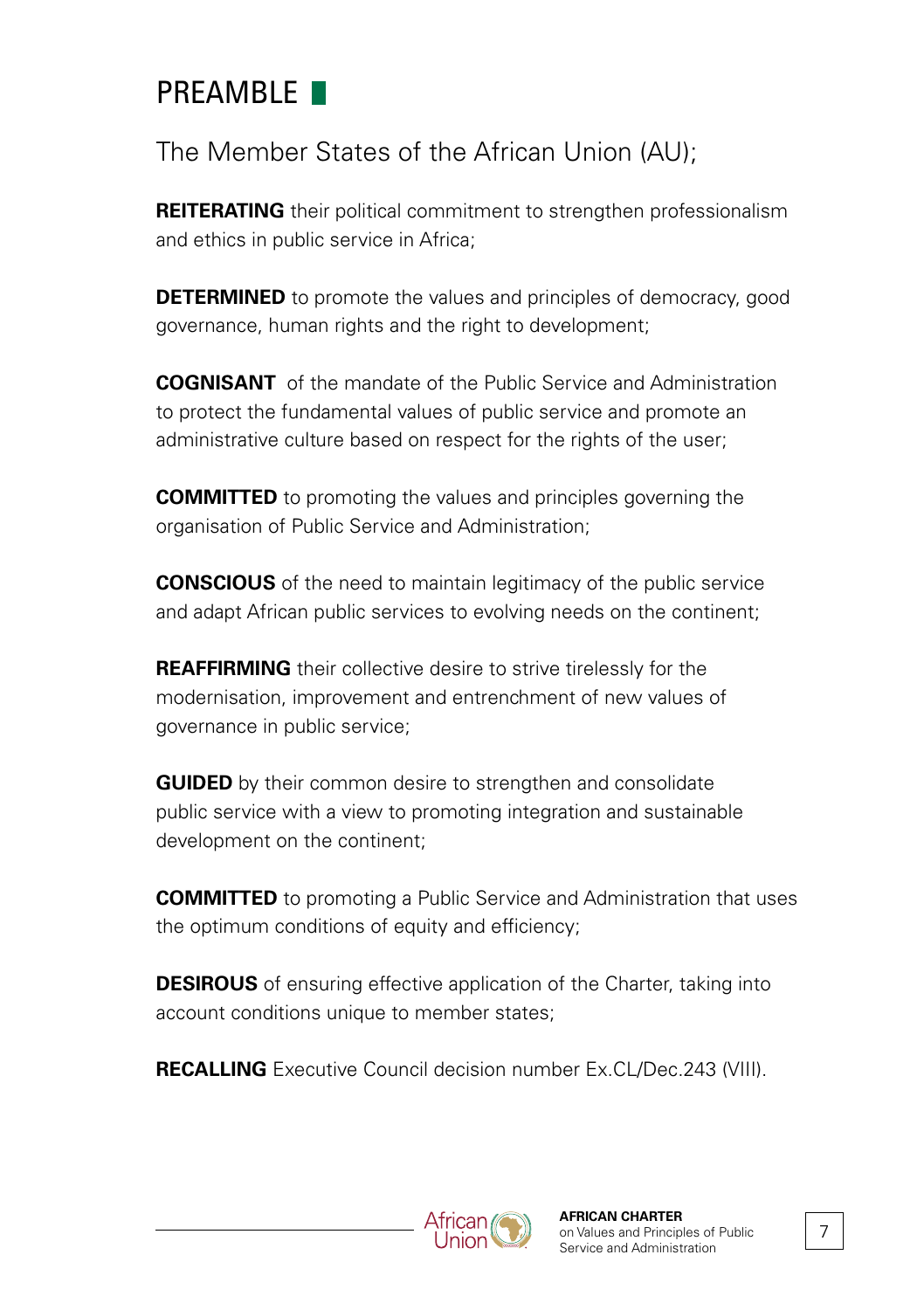**HAVE AGREED** as follows:

# CHAPTER I **DEFINITIONS, OBJECTIVES AND PRINCIPLES**

#### **Article 1** DEFINITIONS **N**

In this Charter and unless otherwise stated, the following expressions shall have the following meaning:

**Administration:** Any institution or organisation at the continental regional, national and sub-national levels that applies the public policies or undertakes public service duties;

**Assembly:** The Assembly of Heads of State and Government of the African Union;

**AU:** The African Union;

**Charter:** The African Charter on Values and Principles of Public Service and administration;

**Commission:** The Commission of the African Union;

**Conference of States Parties:** The Conference of Member States that have ratified this Charter;

**Constitutive Act:** The Constitutive Act of the African Union:

**Executive Council:** The Council of Ministers of the African Union: **Member States:** The Member States of the African Union;

**Public Service:** Any service or public-interest activity that is under the authority of the administration;

**Public Service Agent:** Any worker or employee of the state or of its institutions, including those who were selected, appointed or elected to carry out activities in the name or on behalf of the State, at all levels of its structures;

**Public Service Ethics:** Accountability standards by which the work, behaviour and actions of Public Service Agents are scrutinized;

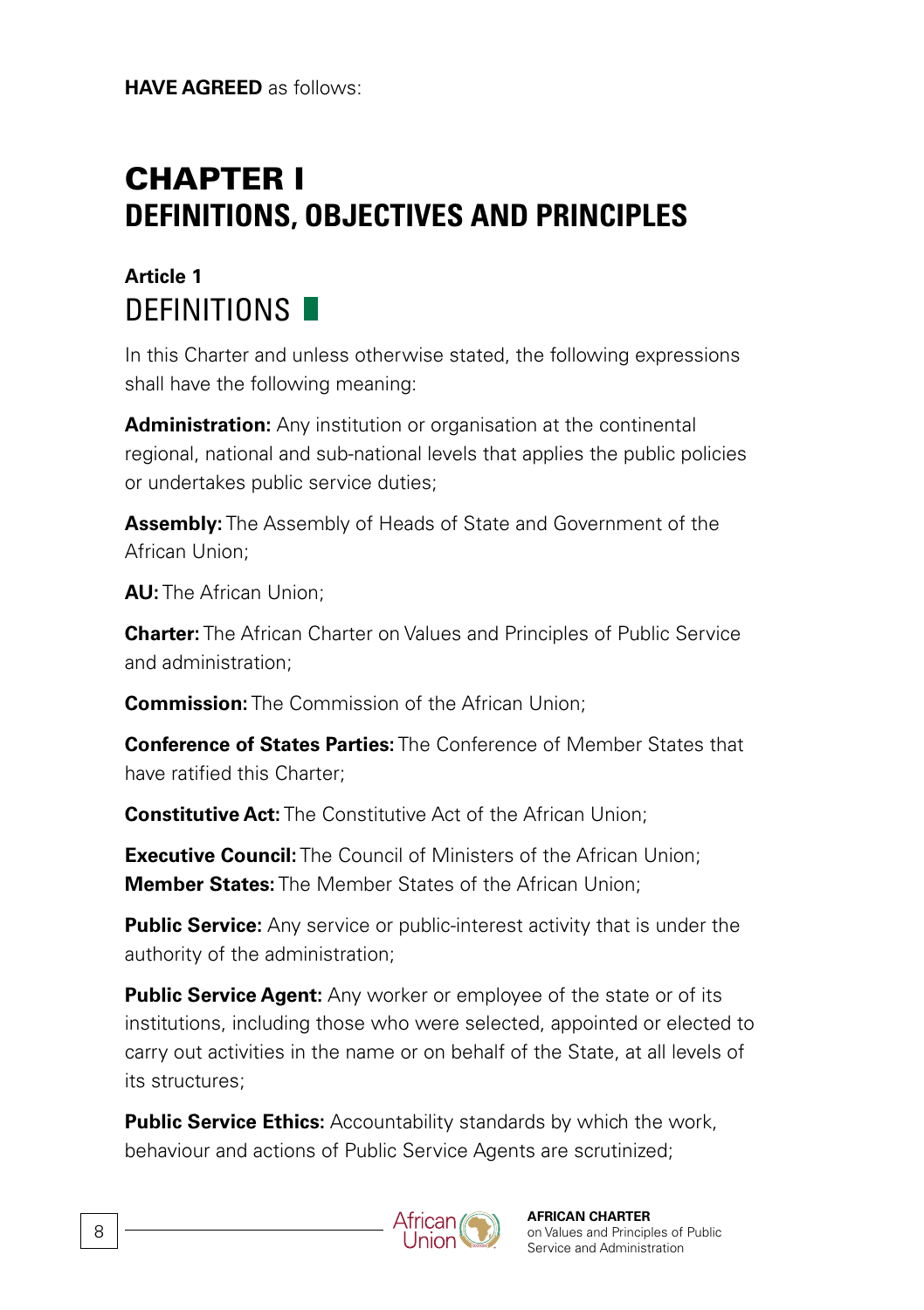**Regional Economic Communities:** The African Union's regional integration blocs;

**State Party:** Any Member State of the African Union that has ratified or acceded to this charter and deposited the instruments of ratification or accession with the Chairperson of the Commission of the African Union;

**User:** Any juristic or natural person who calls on the public service for a service.

### **Article 2** OBJECTIVES **II**

The objectives of this Charter are to:

- **1.** Promote the principles and values contained herein.
- **2.** Ensure quality and innovative service delivery that meets the requirements of all users.
- **3.** Encourage the efforts of Member States in modernising administration and strengthening capacity for the improvement of public service.
- **4.** Encourage citizens and users of Public services to actively and effectively participate in public administration processes.
- **5.** Promote the moral values inherent in the activities of Public Service Agents with a view to ensuring transparent service delivery.
- **6.** Improve the working conditions of Public Service Agents and ensure the protection of their rights.
- **7.** Encourage the harmonisation of policies and procedures related to Public Service and Administration among Member States with the aim of promoting regional and continental integration.
- **8.** Promote equality between men and women as well as equality within Public Service and Administration structures.
- **9.** Strengthen cooperation among Member States, Regional Economic Communities and the International Community for the improvement

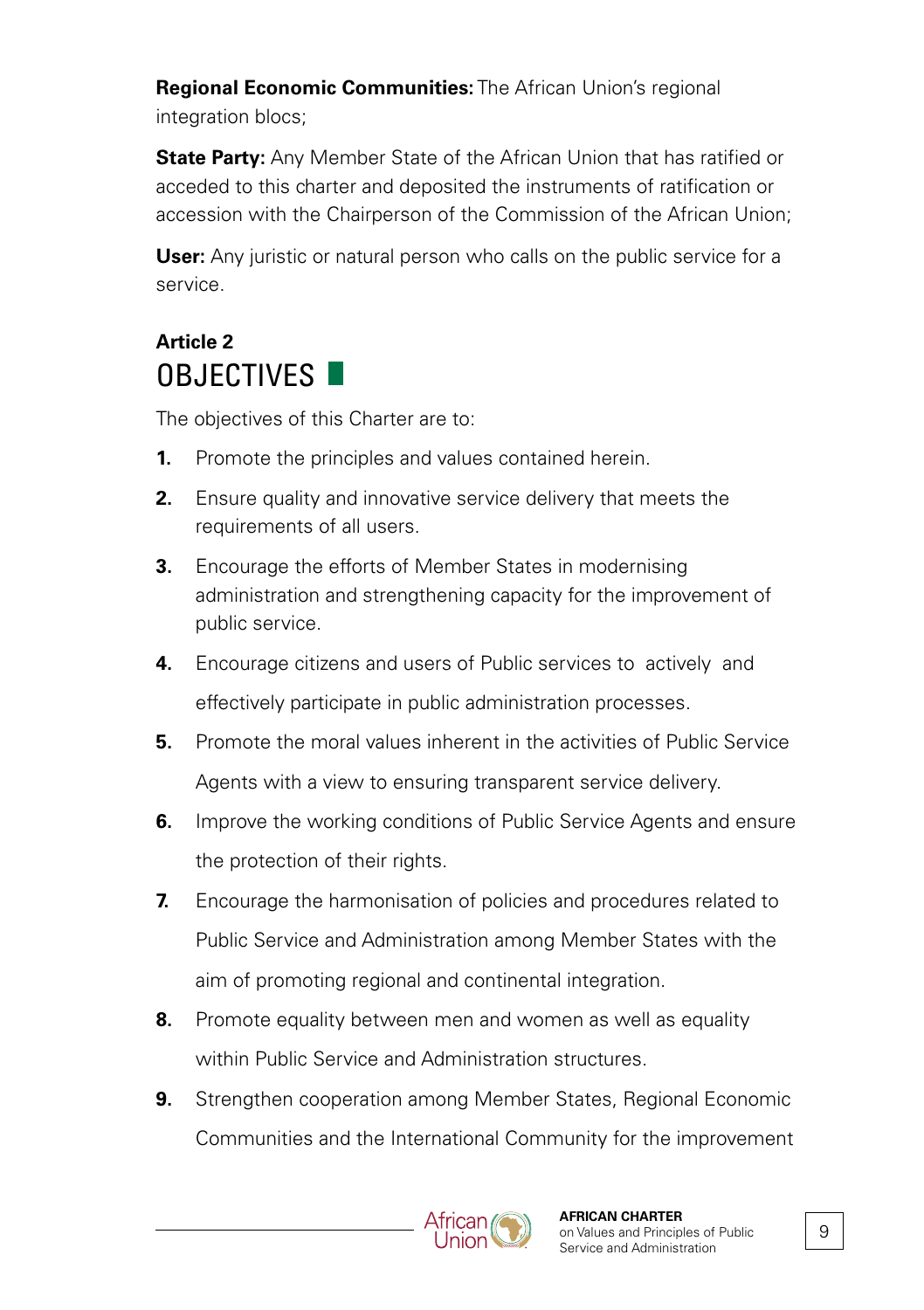of public service and administration.

**10.** Encourage the exchange of experiences and best practices in order to create a data base of information within the Member States.

#### **Article 3** PRINCIPI FS

The Member States agree to implement the Charter in accordance with the following principles:

- **1.** Equality of all users of Public Service and Administration.
- **2.** The prohibition of all forms of discrimination on any basis including place of origin, race, gender, disability, religion, ethnicity, political opinion, membership in a trade union or any other lawful organization.
- **3.** Impartiality, fairness and due process in the delivery of public services.
- **4.** Continuity of public services under all circumstances.
- **5.** Adaptability of public services to the needs of users.
- **6.** Professionalism and Ethics in Public Service and Administration.
- **7.** Promotion and protection of rights of users and Public Service Agents.
- **8.** Institutionalizing a culture of accountability and integrity and transparency in Public Service and Administration.
- **9.** Effective, efficient and responsible use of resources.

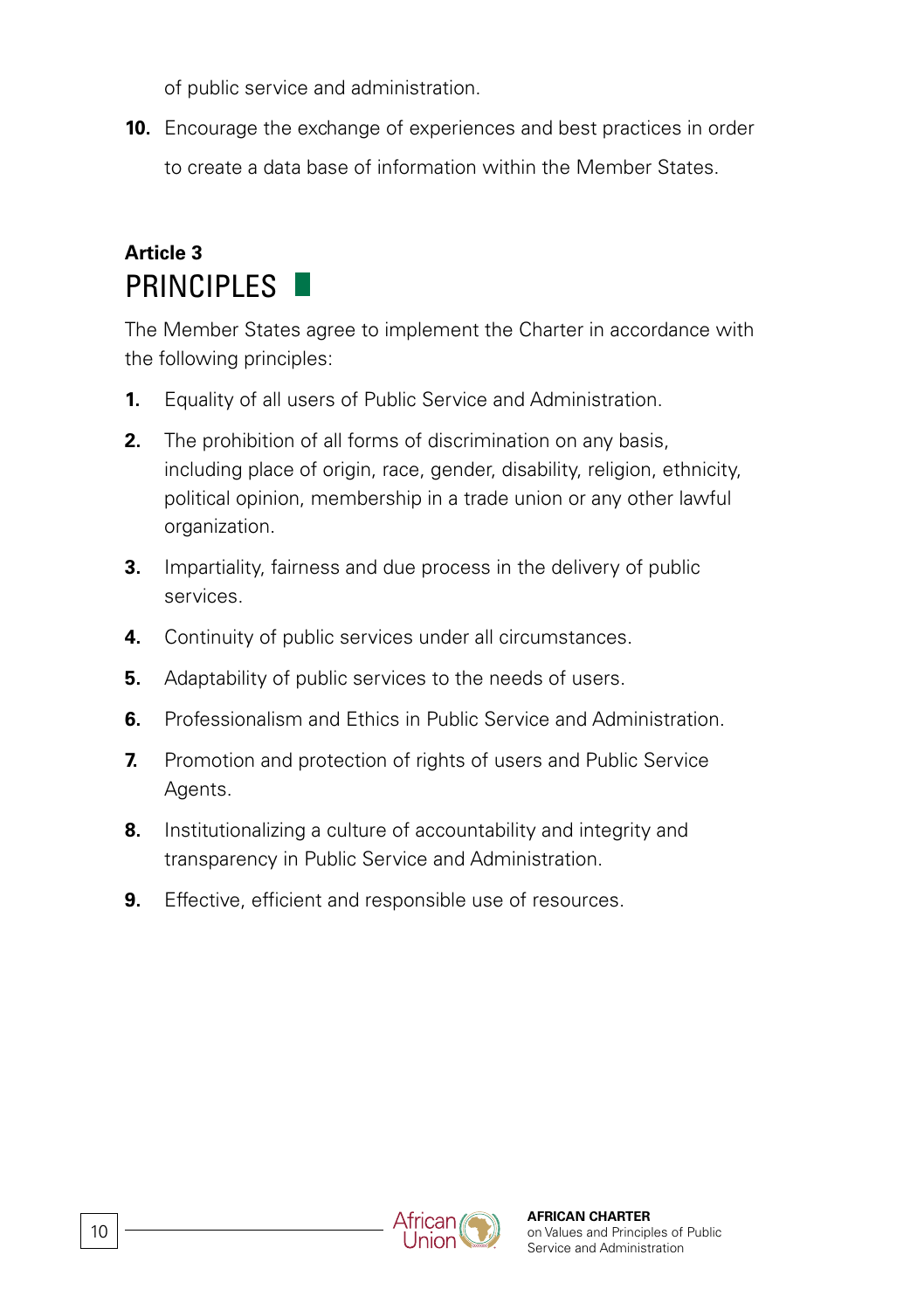# CHAPTER II **DUTIES OF THE PUBLIC SERVICE AND ADMINISTRATION**

#### **Article 4** RESPECT FOR HUMAN RIGHTS AND LEGALITY

- **1.** The Public Service and Administration and its agents shall respect the human rights, dignity and integrity of all users.
- **2.** Public services must be delivered in accordance with national laws, regulations and policies in force.
- **3.** Decisions of the Public Service and Administration shall conform to existing national laws and regulatory frameworks.

### **Article 5** ACCESS TO PUBLIC SERVICE

- **1.** State Parties shall entrench into their national laws and regulations the principles of equal access and non-discrimination.
- **2.** Public Service and Administration shall be organized to ensure and facilitate easy access to adequate services.
- **3.** Public Service and Administration shall be organised in a manner which ensures that services are delivered closer to users.
- **4.** Public Service and Administration shall be participatory in order to ensure the effective involvement of all stakeholders including Civil Society in the planning and delivery of services.

#### **Article 6** ACCESS TO INFORMATION

- **1.** Public Service and Administration shall make available to users information on procedures and formalities pertaining to public service delivery.
- **2.** Public Service and Administration shall inform users of all decisions made concerning them, the reasons behind those decisions, as well



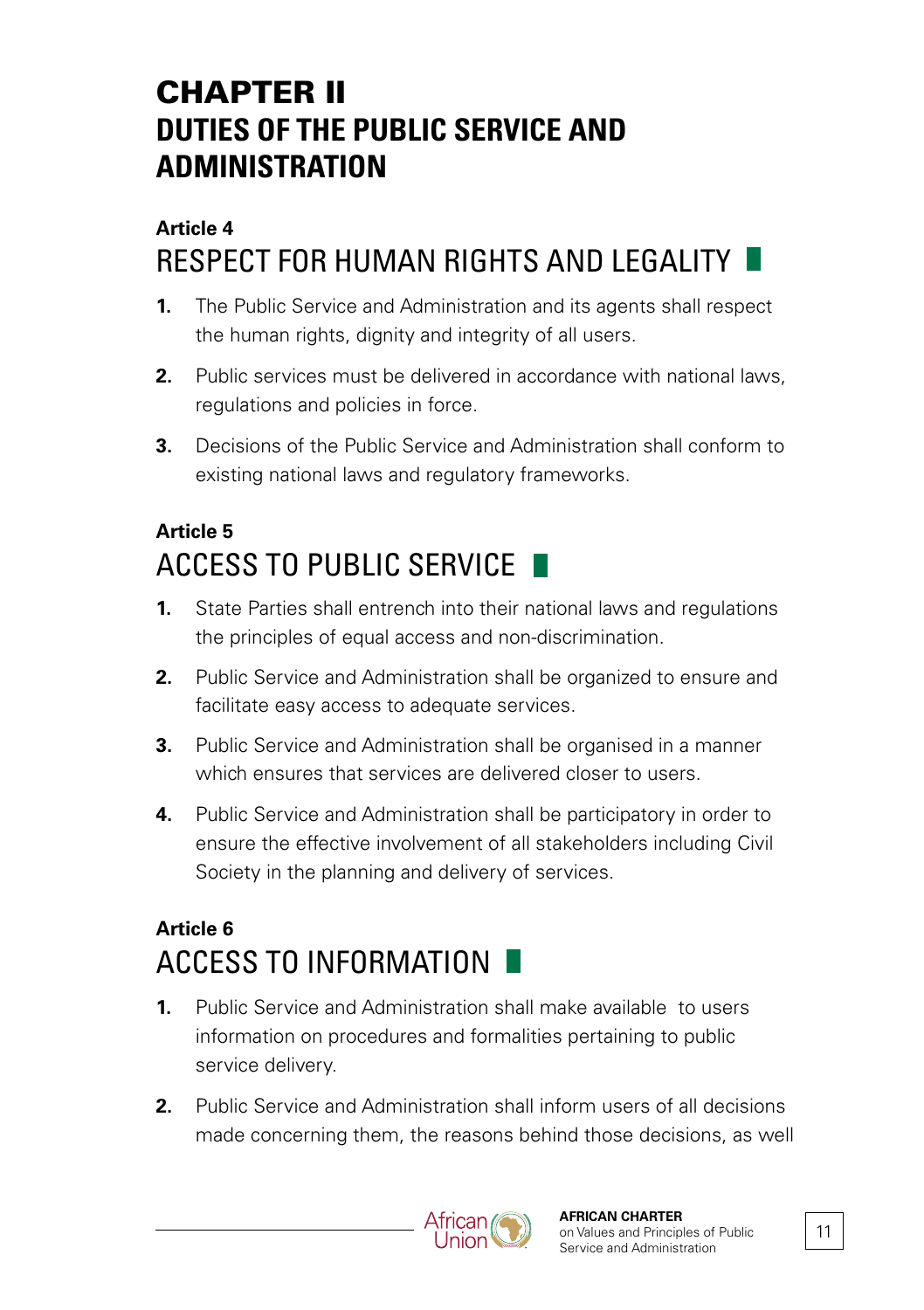as the mechanisms available for appeal.

- **3.** Public Service and Administration shall establish effective communication systems and processes to inform the public about service delivery, to enhance access to information by users, as well as to receive their feedback and inputs.
- **4.** Public Service and Administration shall ensure that administrative procedures and documents are presented in a user-friendly and simplified manner.

#### **Article 7** FFFICIENT AND OUALITY SERVICE

- **1.** Public services shall be delivered in the most effective, efficient and economical manner, consistent with the highest possible standards.
- **2.** Public Service and Administration shall establish appropriate mechanisms to periodically monitor and evaluate the effectiveness of public service delivery.
- **3.** Public Service and Administration shall set and respect time-frames for public service delivery.
- **4.** Public Service and Administration shall ensure that its services are adapted to the evolving needs of users.
- **5.** Public Service and Administration shall take the necessary steps to create and maintain trust among public service agents and users.

#### **Article 8** MODERNIZATION OF THE PUBLIC SERVICE AND ADMINISTRATION

- **1.** Public Service and Administration shall facilitate the introduction of modern and innovative procedures and systems for the delivery of its services.
- **2.** Public Service and Administration shall ensure that modern technologies are used to support and improve the delivery of services.

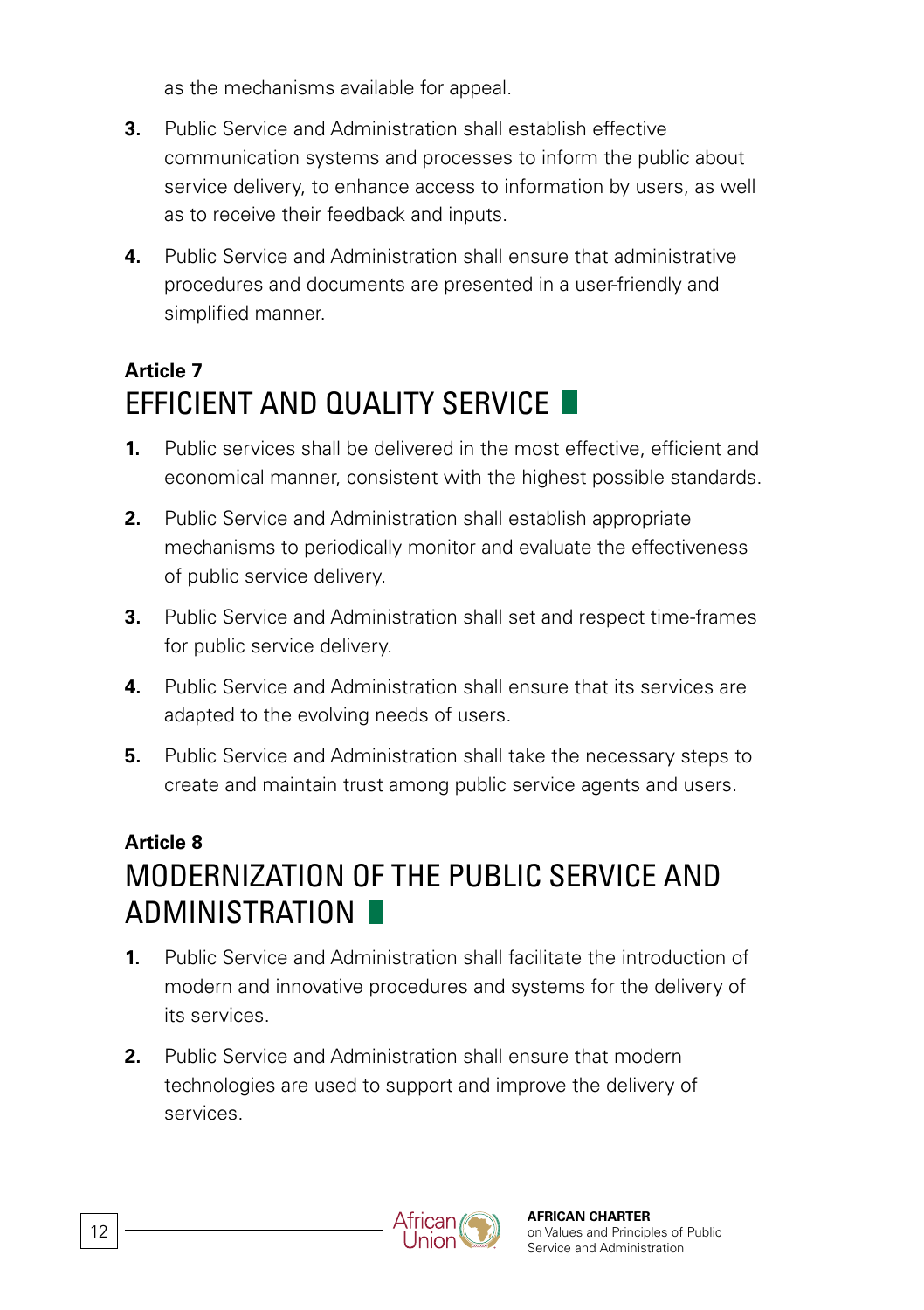**3.** Public Service and Administration shall simplify its procedures and ease formalities related to access and delivery of services.

# CHAPTER III **CODE OF CONDUCT FOR PUBLIC SERVICE AGENTS**

### **Article 9** PROFESSIONALISM **F**

- **1.** Public Service Agents shall demonstrate professionalism, transparency and impartiality in the performance of their duties.
- **2.** Public Service Agents shall demonstrate excellence and innovation in their performance of duties.
- **3.** Public Service Agents shall be required to perform their professional duties and show courtesy, integrity and neutrality in dealing with users.
- **4.** Public Service Agents shall act responsibly and in accordance with the national laws and regulations.

### **Article 10** ETHICAL BEHAVIOUR

- **1.** Public Service Agents shall demonstrate integrity and respect all rules, values and established codes of conduct in the performance of their duties.
- **2.** Public Service Agents shall not solicit, accept, or receive directly or indirectly any payment, gift, donation, or reward in kind or cash, for services rendered.
- **3.** Public Service Agents shall on no account use their positions for political or personal gains. In all circumstances, they shall act with impartiality and loyalty.

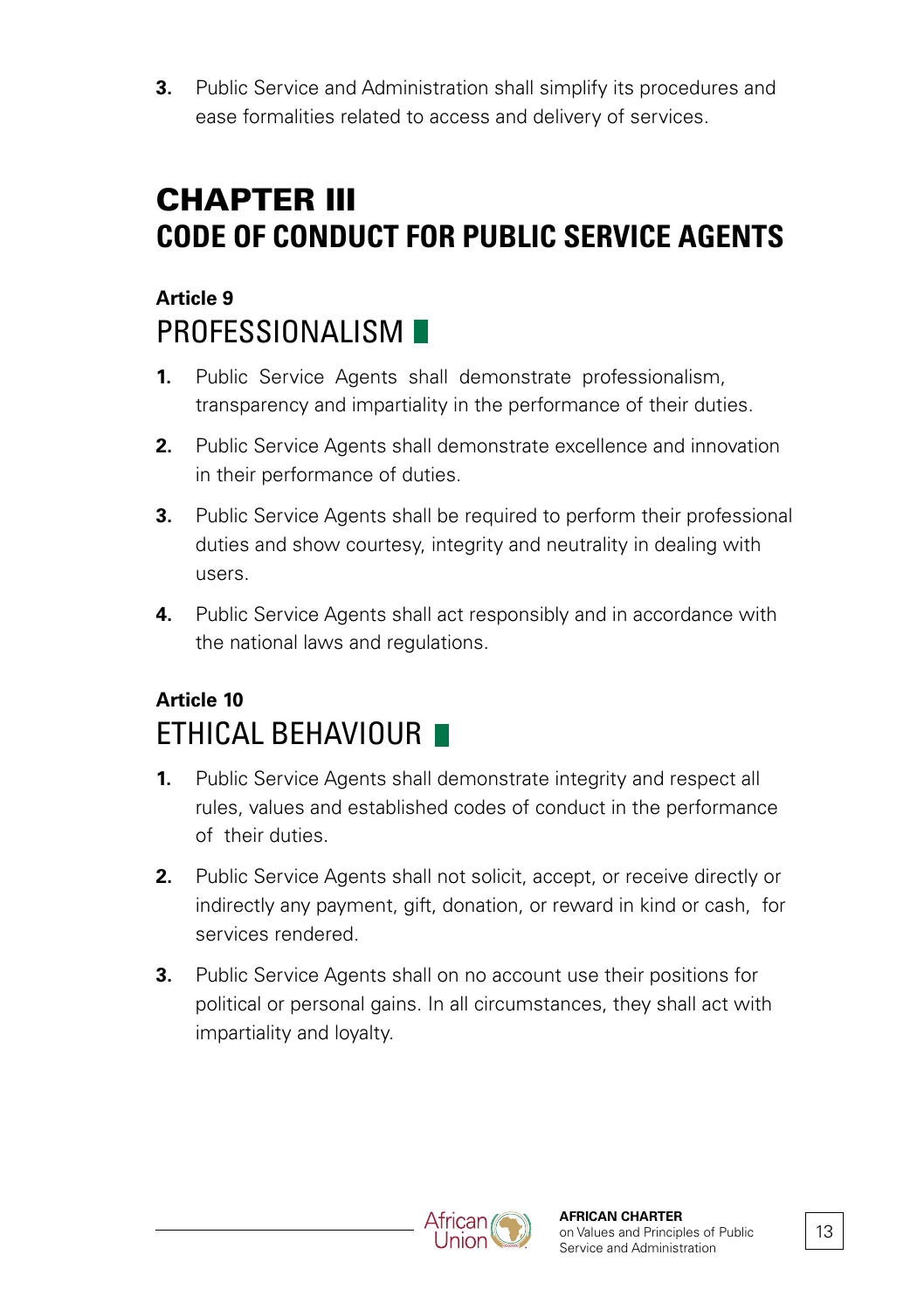#### **Article 11** INCOMPATIBILITIES AND CONFLICT OF INTEREST

- **1.** Public Service Agents shall not participate in making decisions or intervene in situations in which they have vested interests in order not to compromise their impartiality or cast doubt over the image of the administration.
- **2.** States Parties shall clearly stipulate norms of incompatibility and conflicts of interest in national laws.
- **3.** Public Service Agents shall not occupy any position, engage in transactions or hold financial, commercial or material interest incompatible with their duties or responsibilities.
- **4.** Public Service Agents shall respect the confidentiality of documents and information in their possession or at their disposal in the exercise of their duties.
- **5.** Public Service Agents shall refrain from unduly profiting from offices they previously occupied.

### **Article 12** PREVENTING AND COMBATING CORRUPTION

- **1.** States Parties shall enact laws and adopt strategies to fight corruption through the establishment of independent anti-corruption institutions.
- **2.** Public Service and Administration shall constantly sensitise public service agents and users on legal instruments, strategies and mechanisms used to fight corruption.
- **3.** State Parties shall institute national accountability and integrity systems to promote value-based societal behaviour and attitude as a means of preventing corruption.
- **4.** State Parties shall promote and recognize exemplary leadership in creating value-based and corruption-free societies.

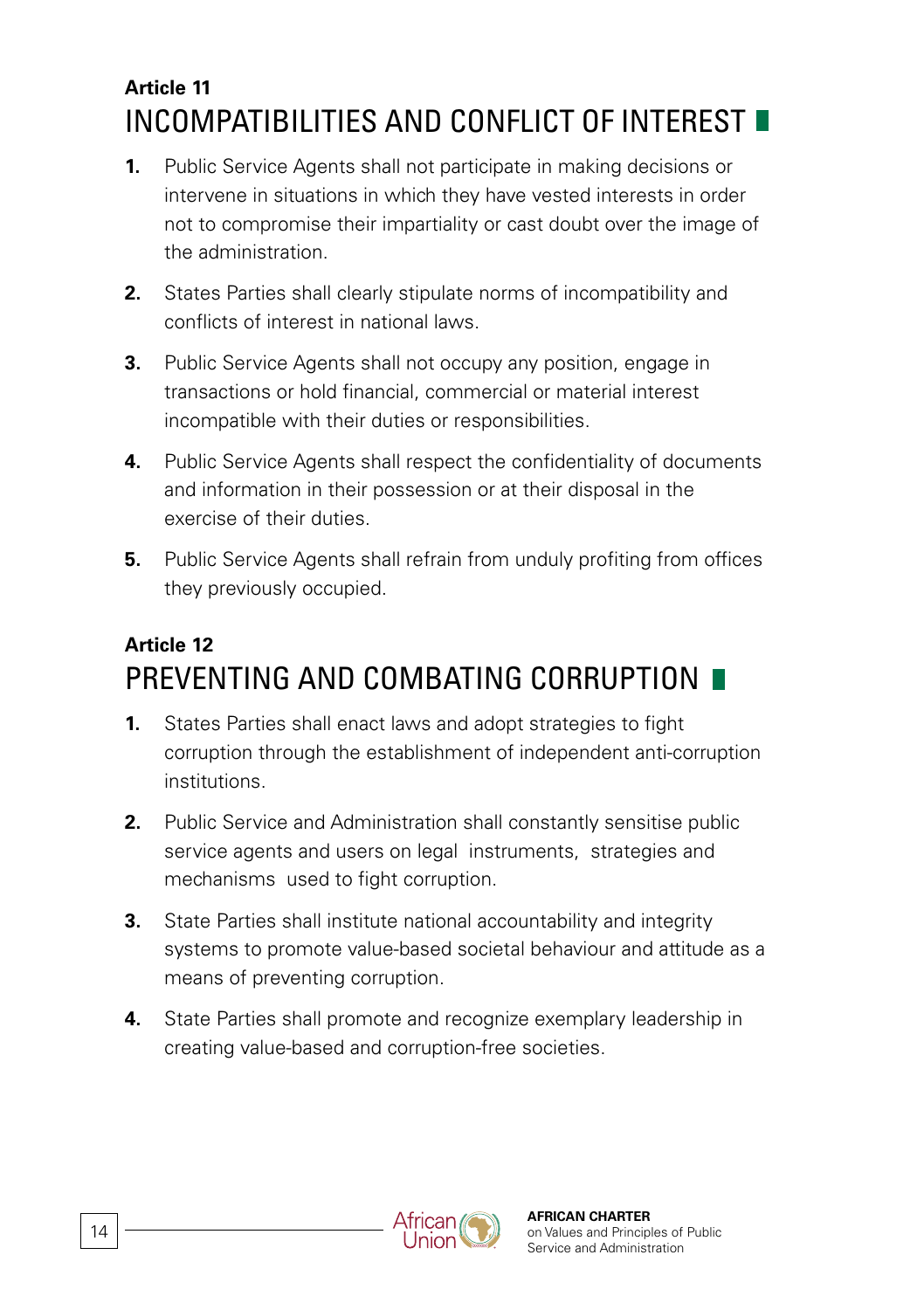#### **ARTICLE 13** DECLARATION OF ASSETS

Public Service Agents shall declare their assets and income at the beginning, during and at the end of their service as prescribed in national laws and regulations.

# CHAPTER IV **RIGHTS OF PUBLIC SERVICE AGENTS**

#### **Article 14** EQUALITY OF PUBLIC SERVICE AGENTS

- **1.** The Public Service and Administration shall promote equality among its agents.
- **2.** Public Service and Administration shall not encourage or perpetuate discrimination based on origin, race, gender, disability, religion, ethnicity, political opinion or any other consideration.

#### **Article 15** FREEDOM OF EXPRESSION AND ASSOCIATION

- **1.** Public Service Agents shall have freedom of expression giving due consideration to their status as public servants.
- **2.** Public Service Agents shall have the right to create or belong to associations, trade unions or any other group to promote and protect their rights in accordance with national laws.
- **3.** Without prejudice to national laws, membership or non-membership in a political party shall, in no way affect the career of a public servant.
- **4.** Public Service Agents shall have the right to engage in collective bargaining, or take industrial action having due regard to national laws and regulations.



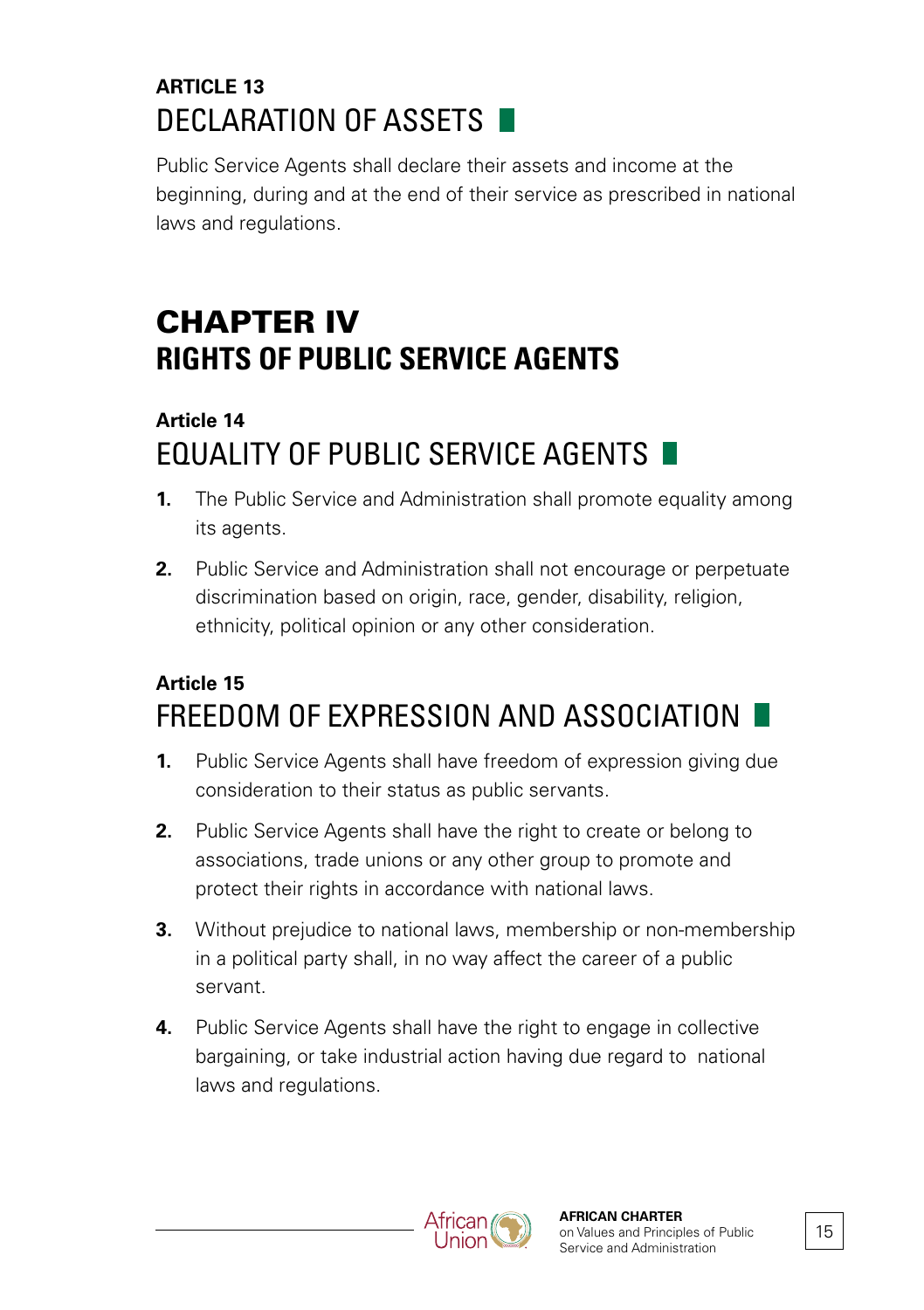- **5.** Representatives of trade unions shall be protected against discriminatory practices and any form of punishment on account of their trade union activities.
- **6.** Public Service and Administration shall promote an enabling environment which enhances dialogue and consultation.
- **7.** Procedures and mechanisms to resolve disputes shall be clearly stipulated in national laws and regulations.

### **Article 16** WORKING CONDITIONS

- **1.** Public Service and Administration shall provide a working environment that guarantees the safety of its agents.
- **2.** Public Service and Administration shall protect its agents against all forms of threats, insults, harassment or aggression.
- **3.** Public Service and Administration shall protect its agents against all forms of sexual harassment in the performance of their duties.

#### **Article 17** REMUNERATION

Public Service Agents shall have the right, within a coherent and harmonized pay system, to a just and equitable remuneration which corresponds to their qualifications, responsibilities, performance and tenure.

#### **Article 18** SOCIAL RIGHTS

Public Service Agents shall have the right to leave, social security and retirement benefits.

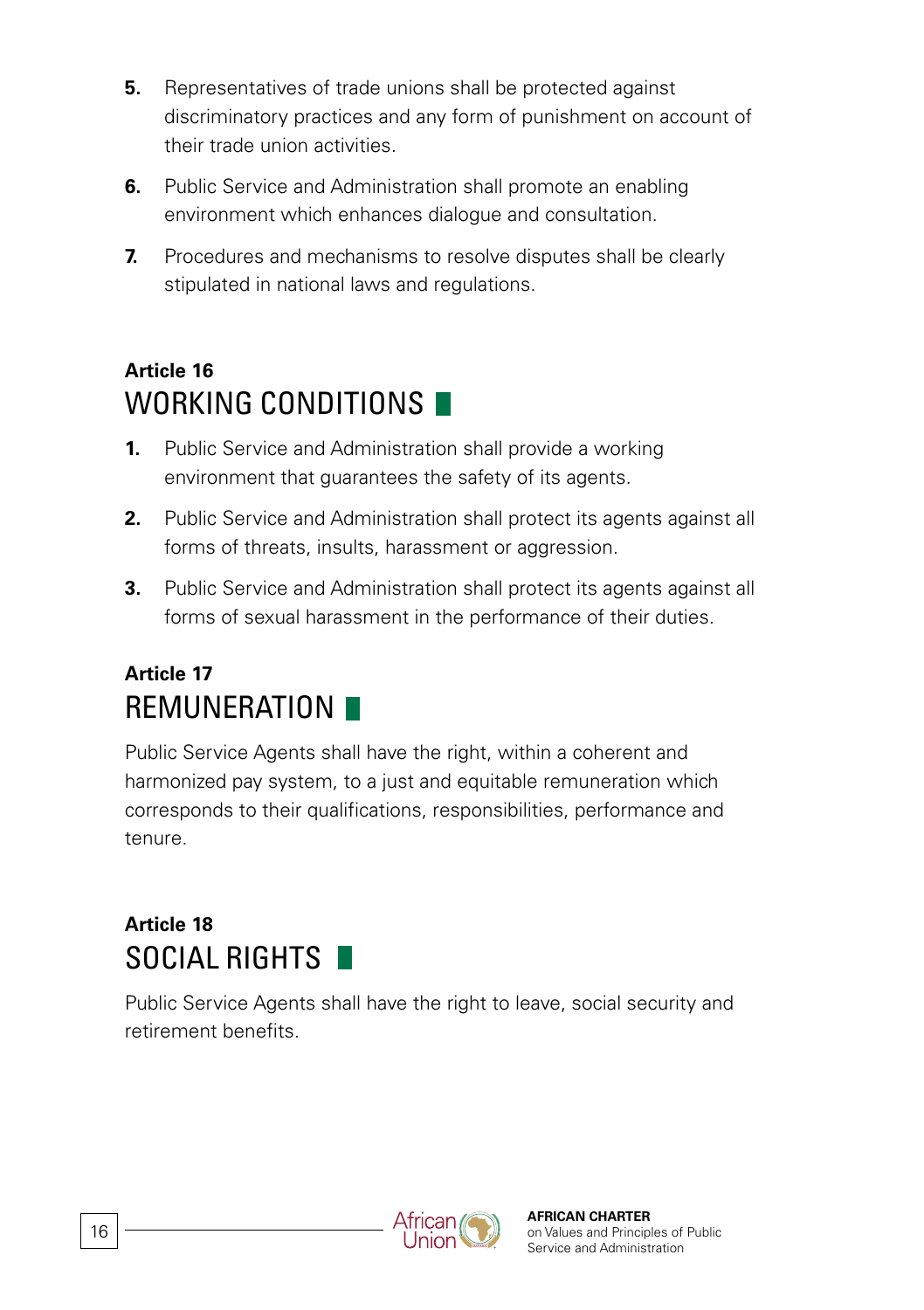# CHAPTER V **MANAGEMENT AND DEVELOPMENT OF HUMAN RESOURCES**

#### **Article 19** RECRUITMENT

- **1.** Public Service and Administration shall endeavour to establish a human resource policy framework and plan for effective and efficient operation.
- **2.** The recruitment of Public Service Agents shall be based on the principle of merit, equality and non-discrimination.
- **3.** Without prejudice to any provision of this Charter, State Parties shall adopt legislative, executive and administrative measures that guarantee the right to employment of women, ethnic minorities, and people with disabilities, marginalised and vulnerable social groups.
- **4.** State Parties shall adopt procedures for selection and recruitment into the Public Service and Administration that shall be based on principles of competition, merit, equity and transparency.

### **Article 20** PERFORMANCE MANAGEMENT OF PUBLIC SERVICE AGENTS

- **1.** State Parties shall institute a performance culture within the Public Service and Administration.
- **2.** Public Service Agents shall undergo a process of performance management based on clear and measurable criteria.
- **3.** State Parties shall carry out continuous monitoring and evaluation to assess the performance of Public Service Agents in order to determine their promotional requirements, development needs, levels of efficiency and productivity.



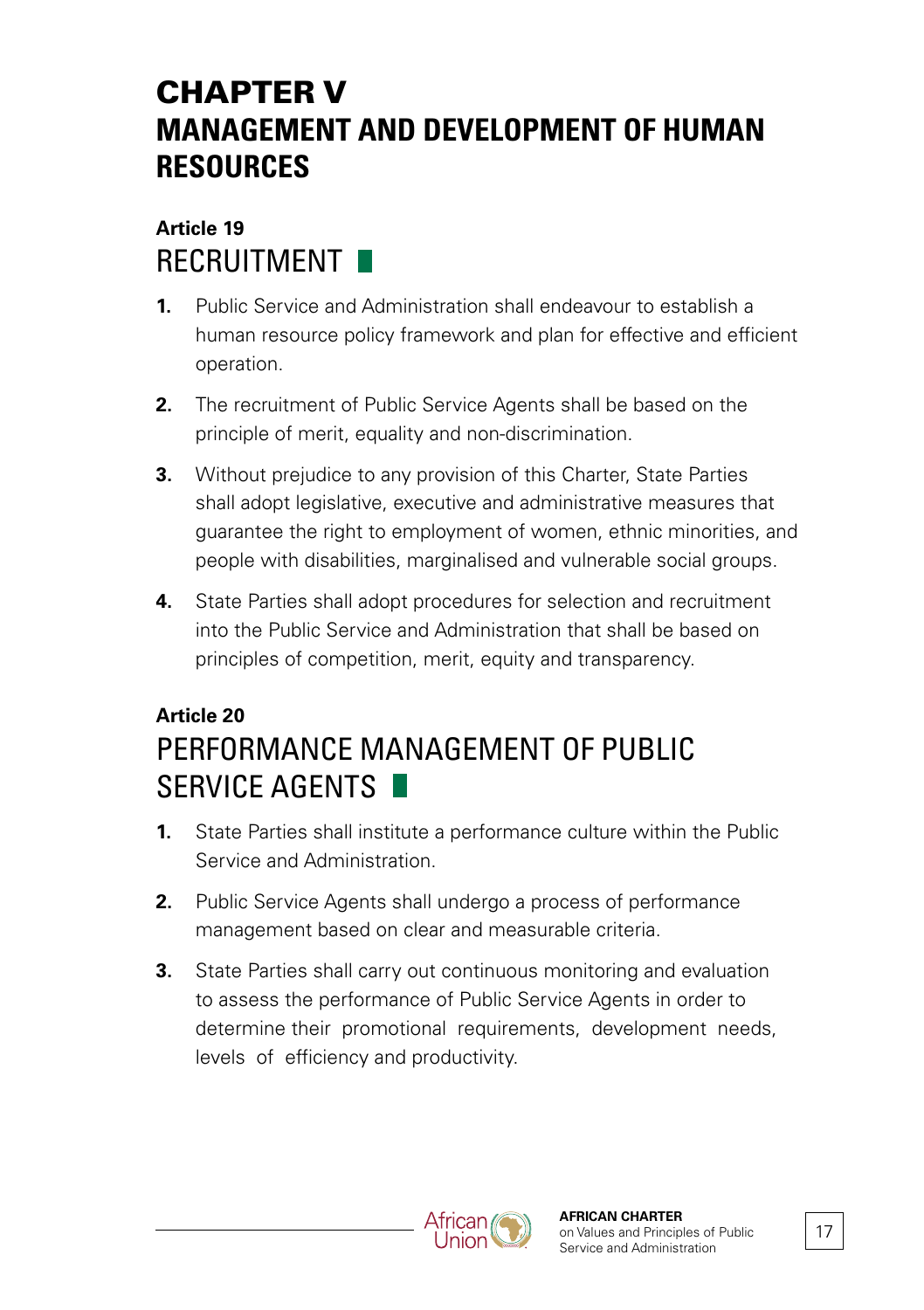#### **Article 21** CAPACITY DEVELOPMENT

- **1.** State Parties shall undertake a systematic, comprehensive and evidence based capacity development programmes to strengthen the effectiveness and efficiency of Public Service and Administration.
- **2.** State Parties shall collaborate with Management Development and Research Institutions as well as leveraging knowledge networks to strengthen capacities of public service agents.
- **3.** State Parties shall provide working tools and create conducive working environment for the application of new knowledge within the limits of available resources.
- **4.** State Parties shall put in place mechanisms and processes for the exchange of expertise, knowledge, information, technology and best practices in capacity enhancement of Public Service and Administration.

#### **Article 22** MOBILITY

- **1.** Public Service and Administration shall adopt the principle of 'mobility' in the management of the career of its agents.
- **2.** Mobility shall take into account the service requirements and needs of Public Service Agents.

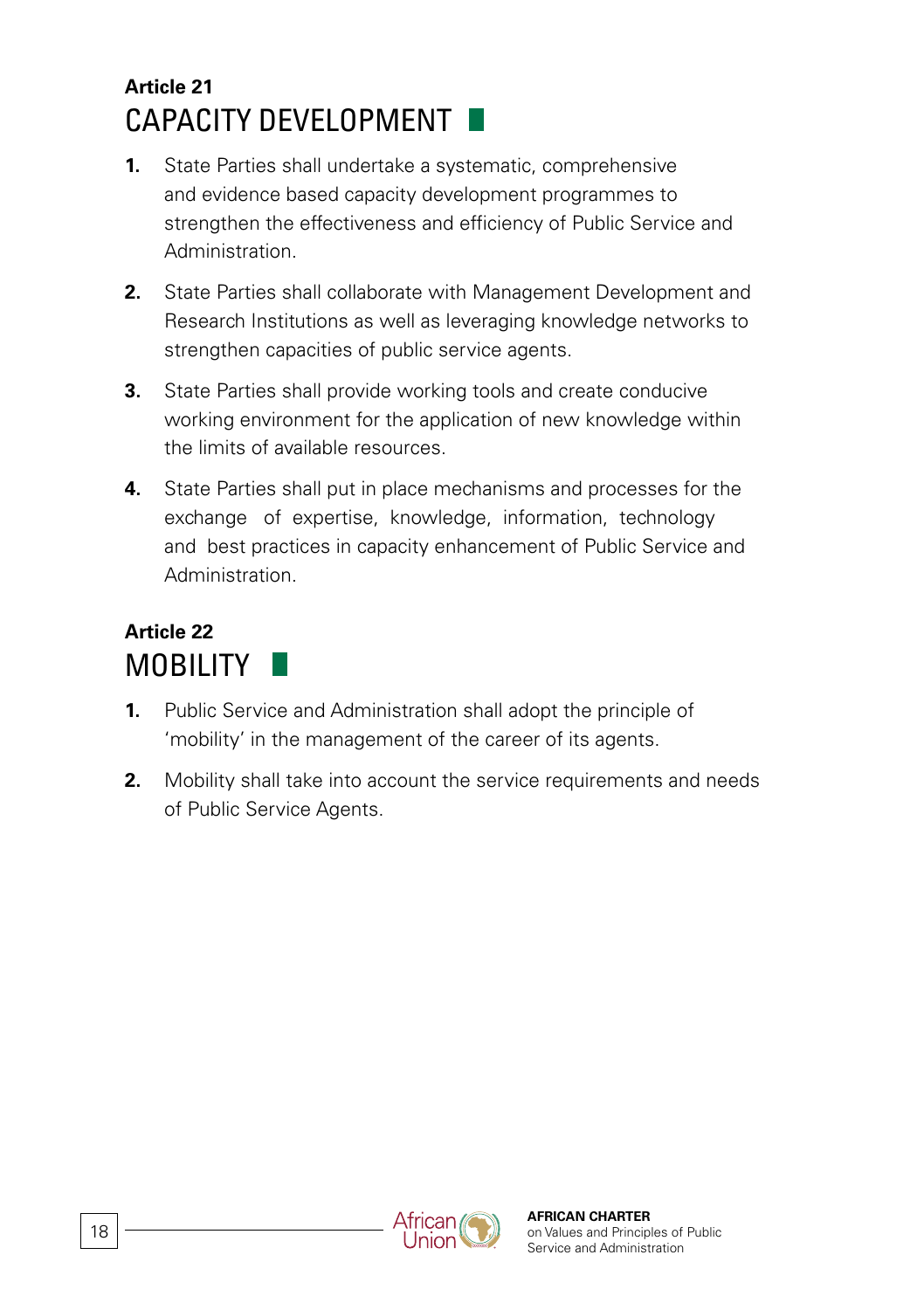# CHAPTER VI **MECHANISMS FOR APPLICATION**

#### **Article 23** MECHANISMS FOR APPLICATION

To give effect to the commitments contained in this Charter, the following actions shall be undertaken:

**1.** Individual State Party Level

State Parties commit themselves to implement the objectives, apply the principles and respect the commitments enshrined in this Charter as follows:

- **a)** Adopt executive, legislative, and administrative instruments to align their national laws and regulations to this Charter;
- **b)** Take all necessary measures to ensure broader dissemination of the Charter;
- **c)** Demonstrate political will as a necessary condition for the achievement of objectives outlined in the Charter;
- **d)** Integrate commitments, values and principles of the Charter in national policies and strategies;
- **e)** Take the necessary steps to develop cooperation and share experiences in the area of public service and administration consistent with the objectives, values and principles of the Charter.
- **1.** Commission Level

#### **i. At Continental Level**

With a view to ensuring and facilitating the implementation of this Charter, the Commission shall:

- **a)** Ensure that a Conference of State Parties is established.
- **b)** Develop quidelines on the implementation of the Charter in partnership with the Conference of State Parties.
- **c)** Establish, in consultation with the Conference of Parties, a Secretariat to coordinate and undertake the implementation of duties, obligations and responsibilities enshrined in this Charter.

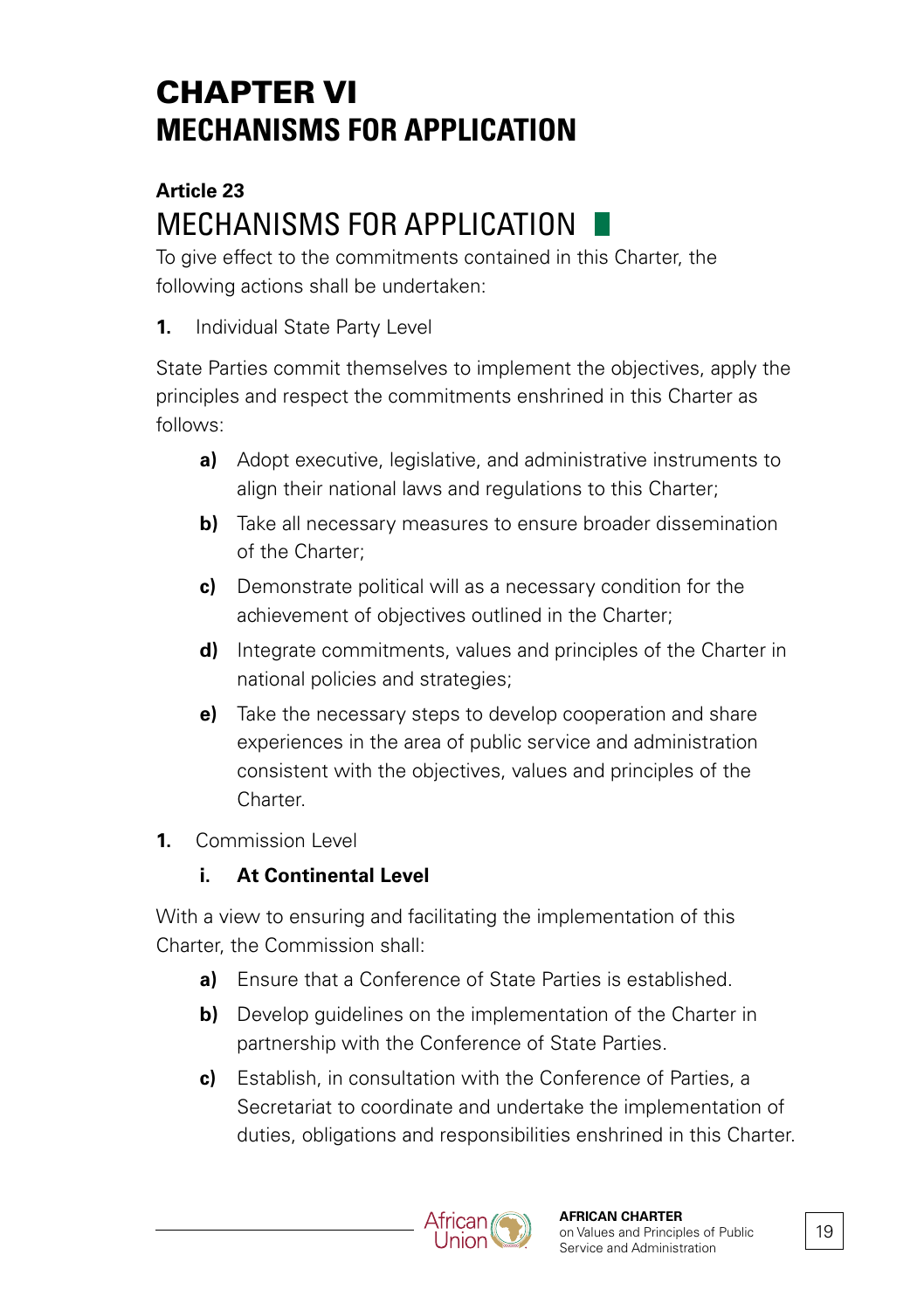- **d)** Facilitate the creation of conditions for good governance and the delivery of quality public services on the continent through the harmonisation of policies and laws of State Parties.
- **e)** Assist State Parties to implement the Charter and coordinate the evaluation of its implementation.
- **f)** Mobilise necessary resources to support State Parties to strengthen their capacity for the implementation of this Charter.
- **g)** Establish the required mechanisms and create capacities for the implementation of this Charter.
- **h)** Undertake periodic review of the Charter and make recommendations to the Policy Organs of the African Union.

#### **ii. Regional Level**

In accordance with their constitutive instruments, the Regional Economic Communities shall:

- **a)** Encourage their Member States to ratify or accede to this Charter and implement it;
- **b)** Integrate and take into account the objectives, principles and values of this Charter in the drafting and adoption of their legal instruments.

#### **Article 24** REPORTING AND FOLLOW-UP MECHANISMS

- **1.** State Parties shall submit every two years, from the date the Charter comes into force, a report to the Commission on the legislative or other relevant measures taken with a view to giving effect to the principles and commitments of the Charter.
- **2.** A copy of the report shall be submitted to the relevant organs of the African Union for appropriate action within their respective mandates.
- **3.** The Commission shall prepare and submit to the Assembly, through the Executive Council and the Conference of States Parties a synthesized report on the implementation of the Charter.

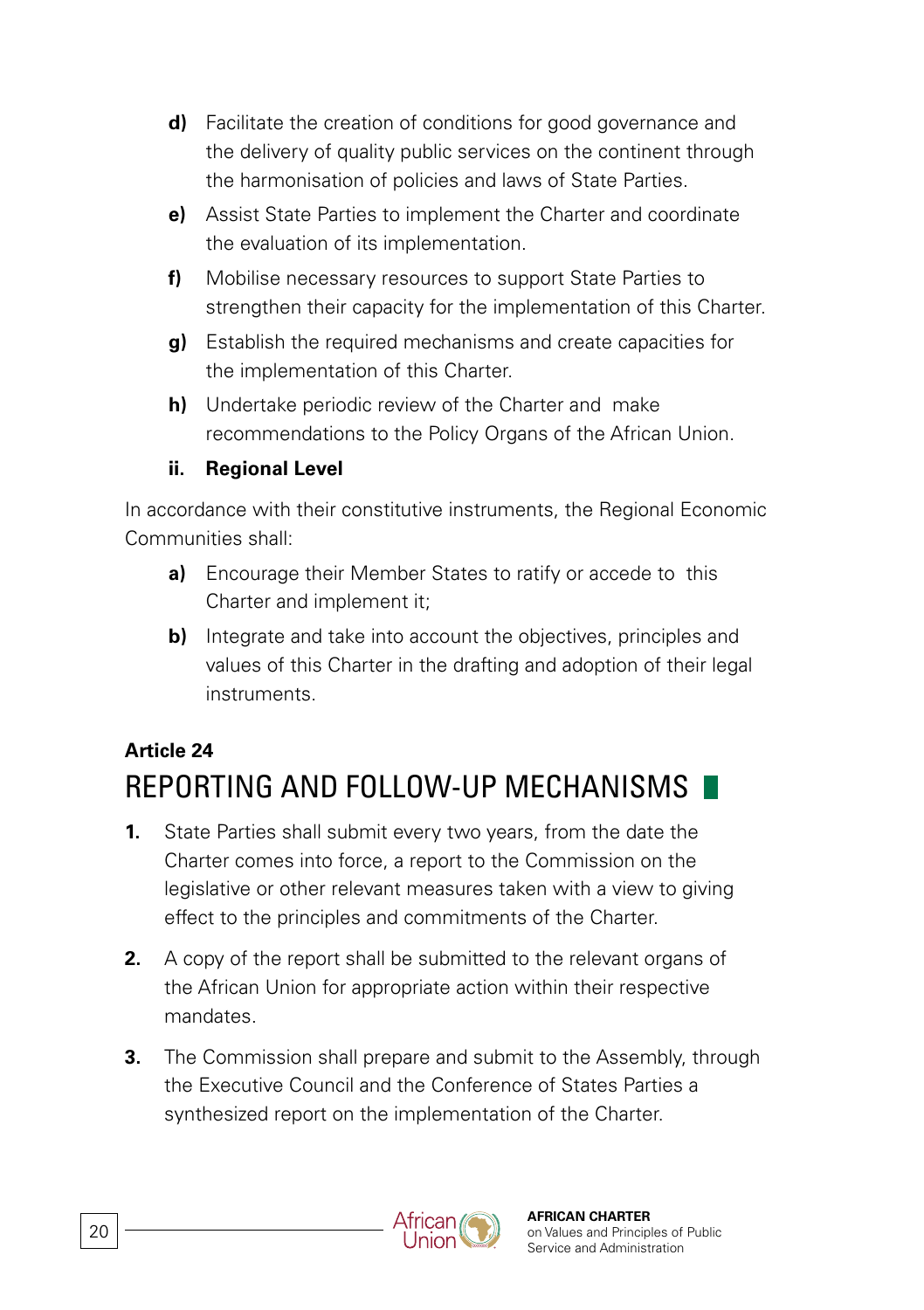**4.** The Assembly shall take appropriate measures aimed at addressing issues raised in the report.

### **Article 25** RECOGNITION AND AWARD SYSTEM

- **1.** State Parties shall institutionalize a transparent and impartial system for recognizing outstanding performance, creativity and innovation in Public Service and Administration.
- **2.** The Conference of State Parties shall promote mechanisms to support activities for the improvement of Public Service and Administration.
- **3.** The Commission shall promote innovative experiences and institute a system of awards for Innovation in Public Service and Administration.

# CHAPTER VII **FINAL CLAUSES**

#### **Article 26** CAUTIONARY CLAUSES

- **1.** No clause contained herein shall affect more favourable legislation on public service and Administration or better laws on rights and obligations contained in national legislation of State Parties or in other national, regional or international instruments.
- **2.** In the event of a contradiction between two or more provisions of this Charter, the interpretation that shall prevail is that which favours the rights and legitimate interests of public service users.

### **Article 27** INTERPRETATION

The African Court of Justice and Human Rights shall be seized with matters of interpretation arising from the application or implementation of this Charter. Pending the establishment of the Court, such matters shall be submitted to the Assembly.

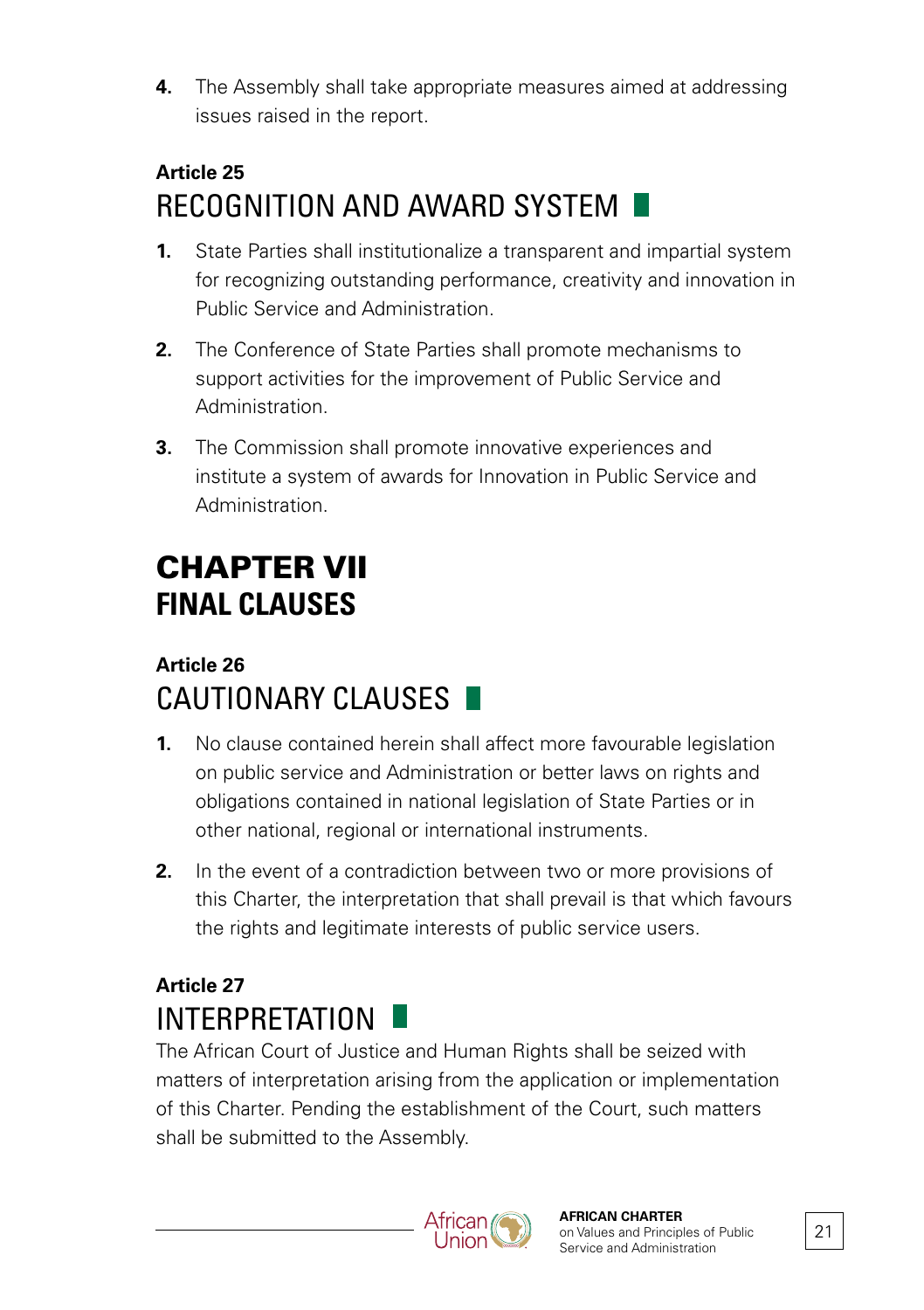#### **Article 28** SETTLEMENT OF DISPUTES

- **1.** Any dispute or differences arising between the States Parties with regard to the interpretation or application of this Charter shall be settled amicably through direct consultations between the States Parties concerned. In the event of failure to settle the dispute or differences, either State may refer the dispute to the African Court of Justice and Human Rights.
- **2.** Until such time as and when the latter shall have been established, the dispute or differences shall be submitted to the Conference of the States Parties, which will decide by consensus or, failing which, by a two-third (2/3) majority of the States Parties present and voting.

### **Article 29** SIGNATURE, RATIFICATION AND ACCESSION

- **1.** This Charter shall be open for signature, ratification and accession by all Member States, in accordance with their respective constitutional procedures.
- **2.** The instruments of ratification or accession shall be deposited with the Chairperson of the Commission.

#### **Article 30** ENTRY INTO FORCE

- **1.** This Charter shall enter into force thirty (30) days after the deposit of the instruments of ratification by fifteen (15) Member States.
- **2.** For each Member State that accedes to this Charter after its entry into force, the Charter shall become effective on the date the State deposits its instrument of accession with the Chairperson of the Commission.
- **3.** The Chairperson of the Commission shall notify Member States of the entry into force of this Charter.

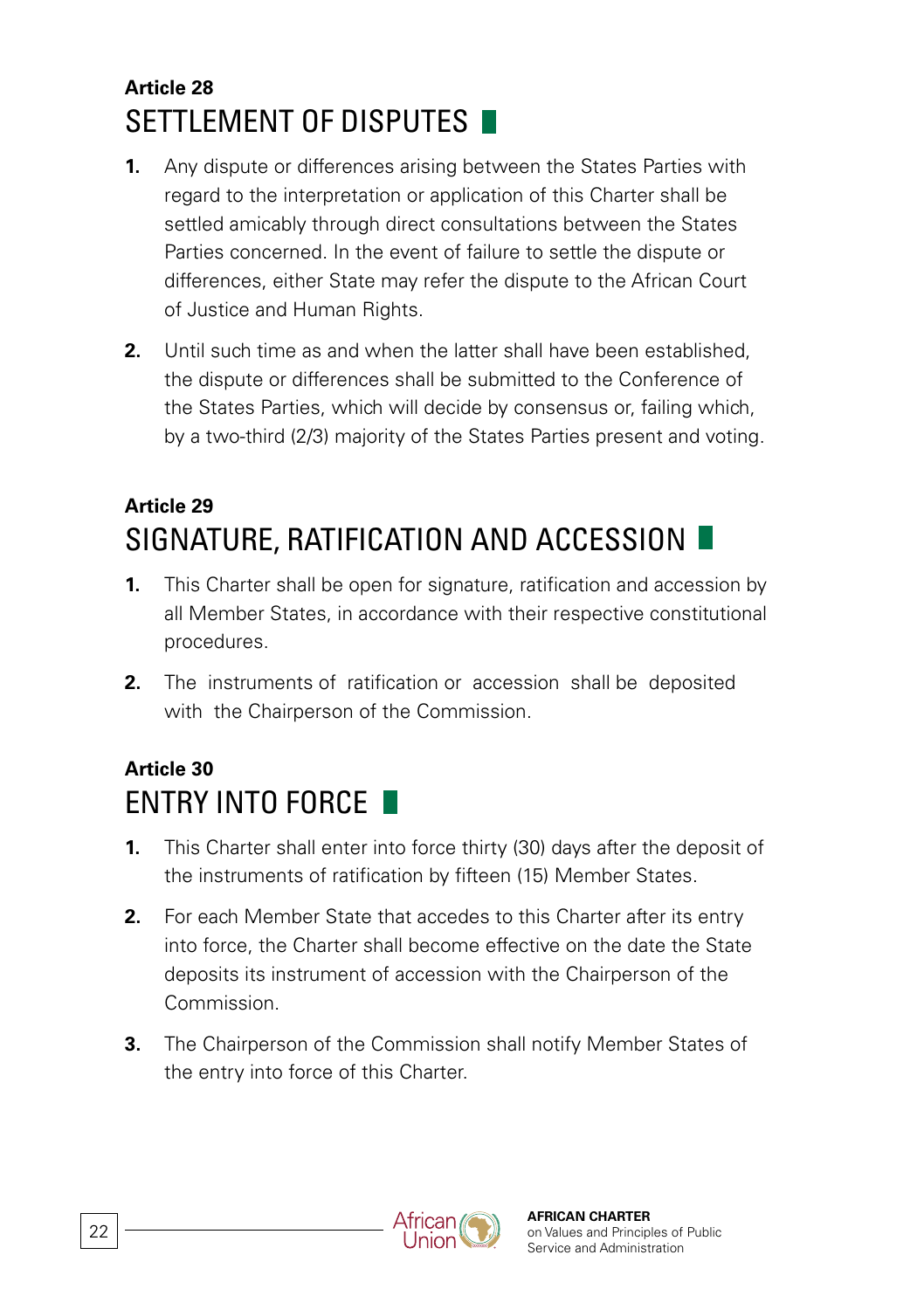#### **Article 31** AMENDMENT AND REVISION

- **1.** Any State Party may submit proposals for amendment or revision of this Charter;
- **2.** Proposals for amendment or revision shall be submitted, in writing, to the Chairperson of the Commission who shall transmit copies thereof to the State Parties within thirty (30) days following the date of receipt of such proposals.
- **3.** The Assembly shall, on the recommendation of the Executive Council, consider such proposals within one (1) year following the notification of State Parties, in keeping with the provisions of paragraph 2 of this Article.
- **4.** Amendments or revision shall be adopted by the Assembly and then submitted for ratification by all Member States in accordance with their respective constitutional procedures. Such amendments or revision shall become effective following the deposit of instruments of ratification by fifteen (15) States Parties.

#### **Article 32** DEPOSITORY **N**

This Charter, drawn up in four (4) original texts in the Arabic, English, French and Portuguese languages, all four (4) texts being equally authentic, shall be deposited with the Chairperson of the Commission who shall transmit certified copies thereof to each signatory State and notify them of the dates of the deposit of the instruments of ratification or accession.

### **Article 33** REGISTRATION OF THE CHARTER

This Charter shall, after due ratification, be registered with the Secretariat of the United Nations through the Commission of the African Union in conformity with Article 102 of the Charter of the United Nations.



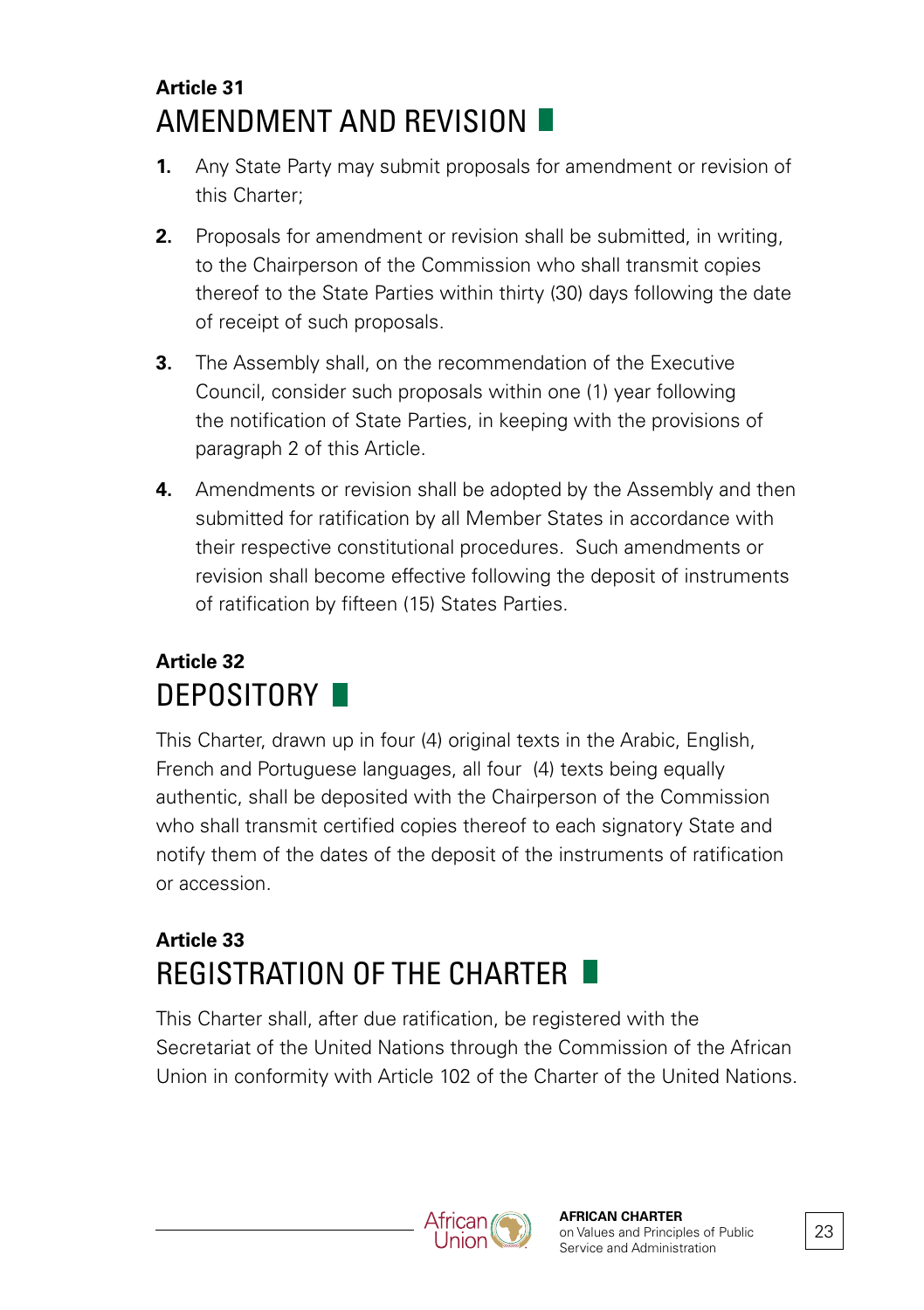#### **Article 34** RESERVATIONS **N**

State Parties shall not make or enter reservations to this Charter that is incompatible with the object and purpose of this Charter.

#### **List of Countries which have Signed, Ratified/ Acceded to the African Charter on Values and Principles of Public Service and Administration**

| <b>No</b>    | <b>Country</b><br>/Pays     | Date of/de<br><b>Signature</b> | Date of/ de<br>Ratification/<br><b>Accession</b> | <b>Date</b><br>Deposited/<br><b>Date de Depot</b> |
|--------------|-----------------------------|--------------------------------|--------------------------------------------------|---------------------------------------------------|
| 1            | Algeria                     | 14/07/2012                     | 11/12/2012                                       | 28/02/2013                                        |
| $\mathbf{2}$ | Angola                      | 27/01/2012                     |                                                  |                                                   |
| 3            | Benin                       | 27/01/2012                     | 28/03/2019                                       | 14/05/2019                                        |
| 4            | <b>Botswana</b>             |                                |                                                  |                                                   |
| 5            | Burkina Faso                | 26/12/2012                     | 10/05/2016                                       | 23/06/2016                                        |
| 6            | Burundi                     | 14/05/2011                     | 15/04/2014                                       | 24/11/2015                                        |
| 7            | Cameroon                    | 27/07/2013                     | 04/07/2014                                       | 21/04/2015                                        |
| 8            | Central African<br>Rep.     | 02/10/2014                     |                                                  |                                                   |
| 9            | Cape Verde                  |                                |                                                  |                                                   |
| 10           | Chad                        | 27/07/2013                     |                                                  |                                                   |
| 11           | Côte d'Ivoire               | 23/12/2011                     | 30/12/2015                                       | 19/04/2016                                        |
| 12           | Comoros                     | 29/01/2018                     | 04/07/2018                                       | 10/10/2018                                        |
| 13           | Congo                       | 14/05/2011                     | 18/03/2013                                       | 20/05/2013                                        |
| 14           | Diibouti                    |                                |                                                  |                                                   |
| 15           | Democratic Rep.<br>of Congo | 11/05/2013                     |                                                  |                                                   |
| 16           | Egypt                       |                                |                                                  |                                                   |
| 17           | Equatorial<br>Guinea        |                                |                                                  |                                                   |

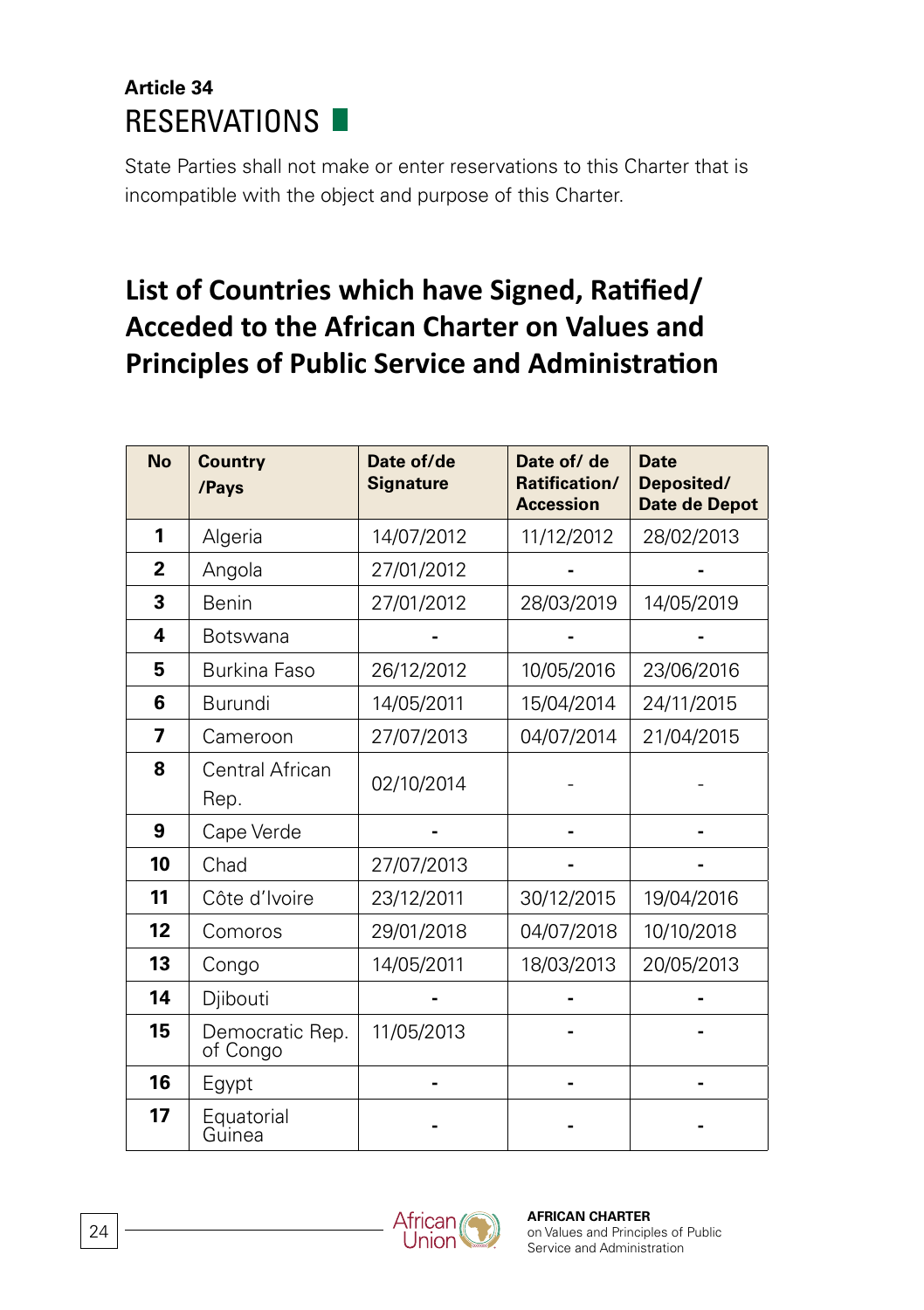| No | Country<br>/Pays                       | Date of/de<br><b>Signature</b> | Date of/ de<br>Ratification/<br>Accession | <b>Date</b><br>Deposited/<br>Date de Depot |
|----|----------------------------------------|--------------------------------|-------------------------------------------|--------------------------------------------|
| 18 | Eritrea                                |                                |                                           |                                            |
| 19 | Ethiopia                               |                                |                                           |                                            |
| 20 | Gabon                                  | 27/07/2013                     |                                           |                                            |
| 21 | Gambia                                 | 14/05/2011                     |                                           |                                            |
| 22 | Ghana                                  | 14/05/2011                     |                                           |                                            |
| 23 | Guinea-Bissau                          | 27/01/2012                     |                                           |                                            |
| 24 | Guinea                                 | 13/06/2011                     |                                           |                                            |
| 25 | Kenya                                  | 14/05/2011                     | 17/08/2011                                | 31/08/2011                                 |
| 26 | Libya                                  |                                |                                           |                                            |
| 27 | Lesotho                                | 27/07/2013                     |                                           |                                            |
| 28 | Liberia                                | 24/06/2014                     |                                           |                                            |
| 29 | Madagascar                             | 31/01/2014                     |                                           |                                            |
| 30 | Mali                                   | 04/03/2013                     | 05/09/2013                                | 24/09/2013                                 |
| 31 | Malawi                                 |                                | 28/12/2014                                | 26/01/2015                                 |
| 32 | Morocco                                |                                |                                           |                                            |
| 33 | Mozambique                             | 14/05/2011                     | 06/02/2013                                | 27/03/2013                                 |
| 34 | Mauritania                             | 29/06/2018                     |                                           |                                            |
| 35 | Mauritius                              | 15/09/2011                     | 17/01/2012                                | 23/01/2012                                 |
| 36 | Namibia                                | 14/05/2011                     | 21/01/2013                                | 25/01/2013                                 |
| 37 | Nigeria                                | 28/06/2011                     |                                           |                                            |
| 38 | Niger                                  | 22/10/2013                     |                                           |                                            |
| 39 | Rwanda                                 | 25/09/2015                     | 26/02/2018                                | 06/03/2018                                 |
| 40 | South Africa                           |                                | 01/11/2014                                | 05/02/2015                                 |
| 41 | Sahrawi Arab<br>Democratic<br>Republic | 01/07/2011                     |                                           |                                            |
| 42 | Senegal                                | 12/07/2011                     |                                           |                                            |
| 43 | Seychelles                             |                                |                                           |                                            |
| 44 | Sierra Leone                           | 13/12/2011                     |                                           |                                            |
| 45 | Somalia                                |                                |                                           |                                            |
| 46 | South Sudan                            | 24/01/2013                     |                                           |                                            |

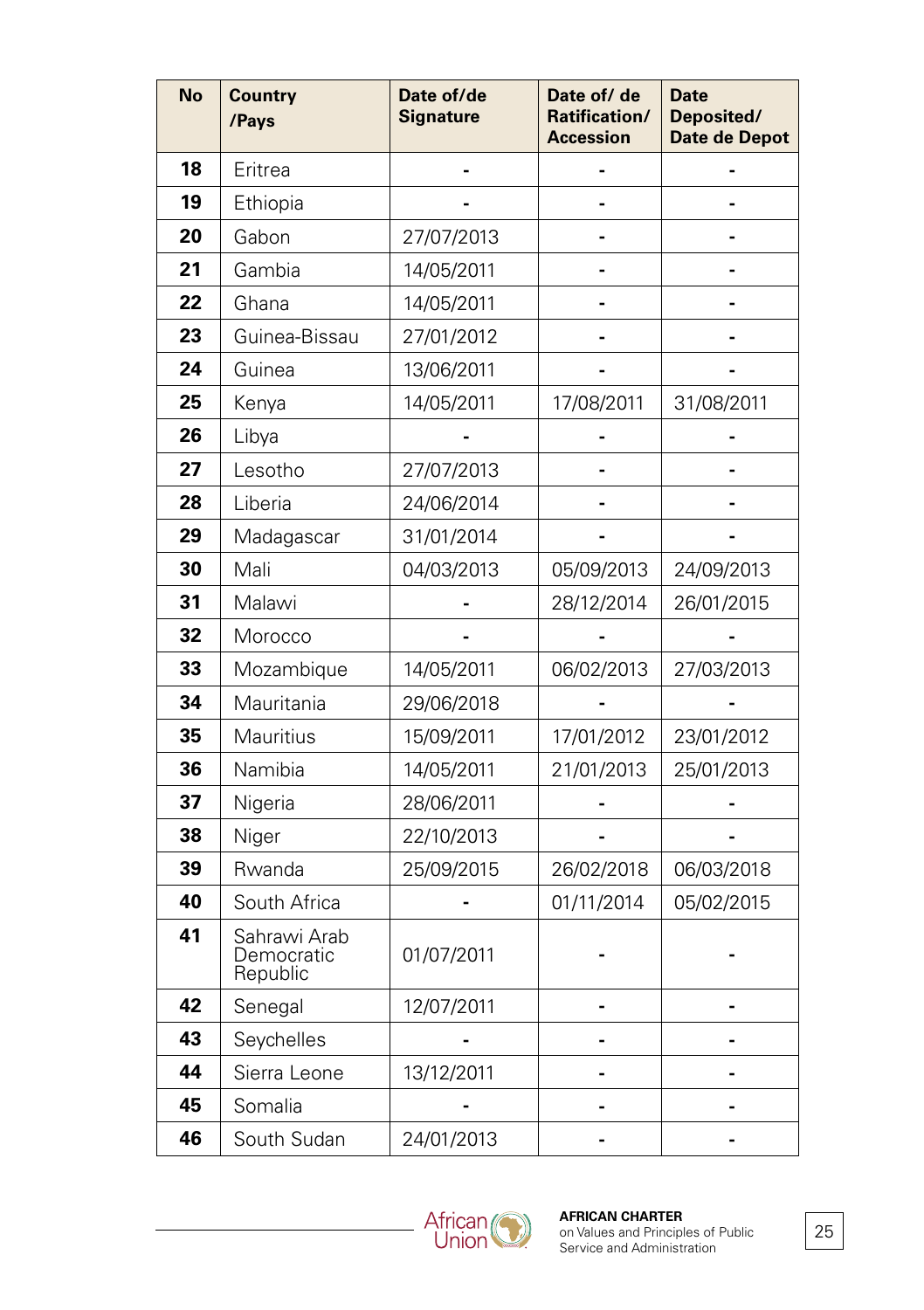| <b>No</b> | Country<br>/Pays              | Date of/de<br><b>Signature</b> | Date of/ de<br>Ratification/<br><b>Accession</b> | <b>Date</b><br>Deposited/<br>Date de Depot |
|-----------|-------------------------------|--------------------------------|--------------------------------------------------|--------------------------------------------|
| 47        | Sao Tome &<br>Principe        | 29/01/2016                     | 01/09/2014                                       | 24/01/2017                                 |
| 48        | Sudan                         |                                |                                                  |                                            |
| 49        | Eswatini                      |                                |                                                  |                                            |
| 50        | Tanzania                      | 19/09/2012                     | 04/08/2015                                       | 18/01/2016                                 |
| 51        | Togo                          | 01/07/2011                     |                                                  |                                            |
| 52        | Tunisia                       |                                |                                                  |                                            |
| 53        | Uganda                        | 14/03/2013                     |                                                  |                                            |
| 54        | Zambia                        | 14/05/2013                     | 09/12/2015                                       | 17/02/2016                                 |
| 55        | Zimbabwe                      |                                |                                                  |                                            |
|           | <b>Total</b><br>countries: 55 | οf<br>signature: 38            | οf<br>ratification<br>$\cdot$ 19                 | οf<br>deposit: 19                          |